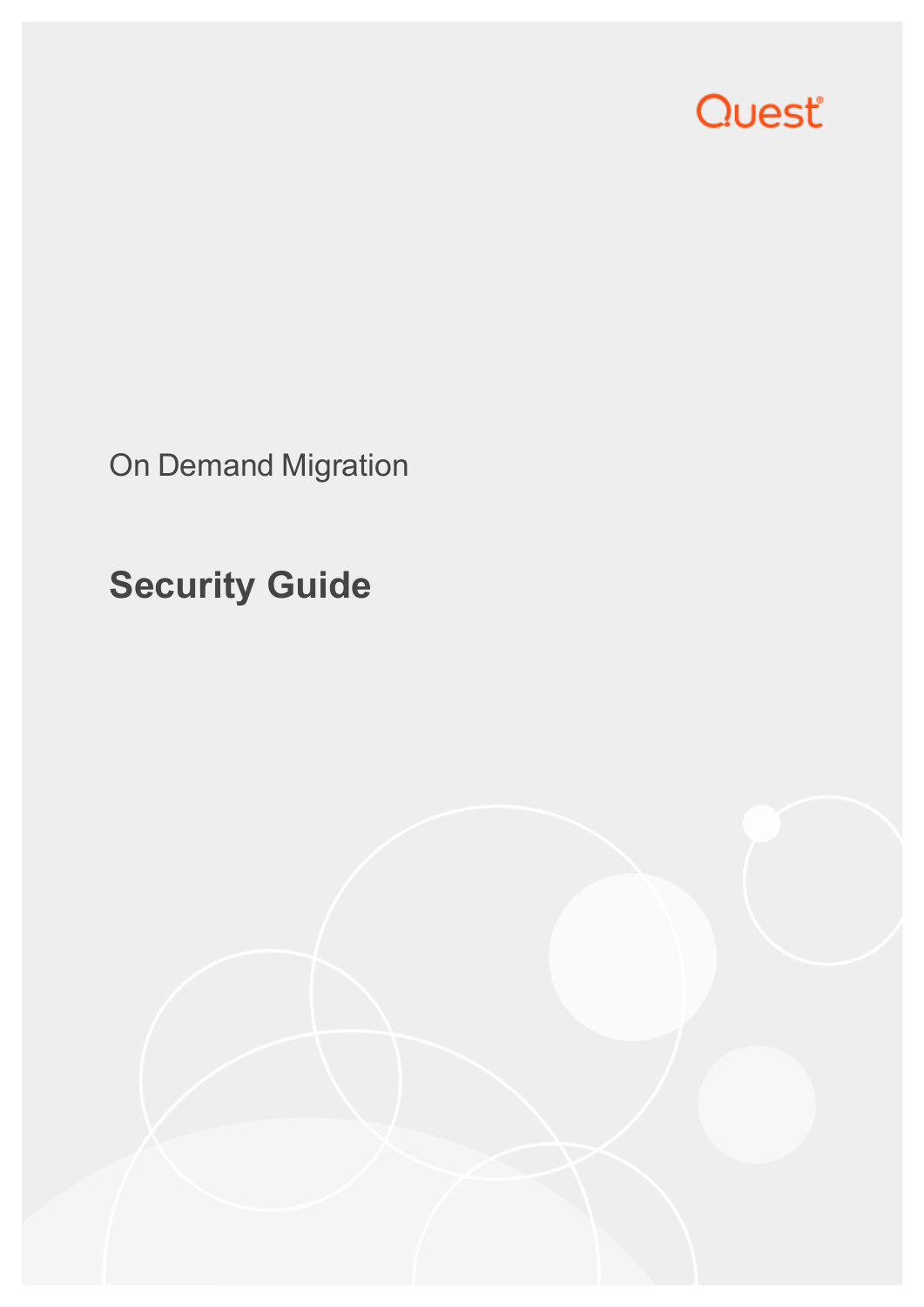#### **© 2022 Quest Software Inc. ALL RIGHTS RESERVED.**

This guide contains proprietary information protected by copyright. The software described in this guide is furnished under a software license or nondisclosure agreement. This software may be used or copied only in accordance with the terms of the applicable agreement. No part of this guide may be reproduced or transmitted in any form or by any means, electronic or mechanical, including photocopying and recording for any purpose other than the purchaser's personal use without the written permission of Quest Software Inc.

The information in this document is provided in connection with Quest Software products. No license, express or implied, by estoppel or otherwise, to any intellectual property right is granted by this document or in connection with the sale of Quest Software products. EXCEPT AS SET FORTH IN THE TERMS AND CONDITIONS AS SPECIFIED IN THE LICENSE AGREEMENT FOR THIS PRODUCT, QUEST SOFTWARE ASSUMES NO LIABILITY WHATSOEVER AND DISCLAIMS ANY EXPRESS, IMPLIED OR STATUTORY WARRANTY RELATING TO ITS PRODUCTS INCLUDING, BUT NOT LIMITED TO, THE IMPLIED WARRANTY OF MERCHANTABILITY, FITNESS FOR A PARTICULAR PURPOSE, OR NON-INFRINGEMENT. IN NO EVENT SHALL QUEST SOFTWARE BE LIABLE FOR ANY DIRECT, INDIRECT, CONSEQUENTIAL, PUNITIVE, SPECIAL OR INCIDENTAL DAMAGES (INCLUDING, WITHOUT LIMITATION, DAMAGES FOR LOSS OF PROFITS, BUSINESS INTERRUPTION OR LOSS OF INFORMATION) ARISING OUT OF THE USE OR INABILITY TO USE THIS DOCUMENT, EVEN IF QUEST SOFTWARE HAS BEEN ADVISED OF THE POSSIBILITY OF SUCH DAMAGES. Quest Software makes no representations or warranties with respect to the accuracy or completeness of the contents of this document and reserves the right to make changes to specifications and product descriptions at any time without notice. Quest Software does not make any commitment to update the information contained in this document.

If you have any questions regarding your potential use of this material, contact:

Quest Software Inc.

Attn: LEGAL Dept

4 Polaris Way

Aliso Viejo, CA 92656

Refer to our Web site [\(https://www.quest.com\)](https://www.quest.com/) for regional and international office information.

#### **Patents**

Quest Software is proud of our advanced technology. Patents and pending patents may apply to this product. For the most current information about applicable patents for this product, please visit our website at <https://www.quest.com/legal>.

#### **Trademarks**

Quest, the Quest logo, and Join the Innovation are trademarks and registered trademarks of Quest Software Inc. For a complete list of Quest marks, visit [https://www.quest.com/legal/trademark-information.aspx.](https://www.quest.com/legal/trademark-information.aspx) All other trademarks and registered trademarks are property of their respective owners.

#### **Legend**

П **CAUTION: A CAUTION icon indicates potential damage to hardware or loss of data if instructions are not followed.**

**IMPORTANT**, **NOTE**, **TIP**, **MOBILE**, or **VIDEO**: An information icon indicates supporting information. i

On Demand Migration Security Guide Updated - June 2022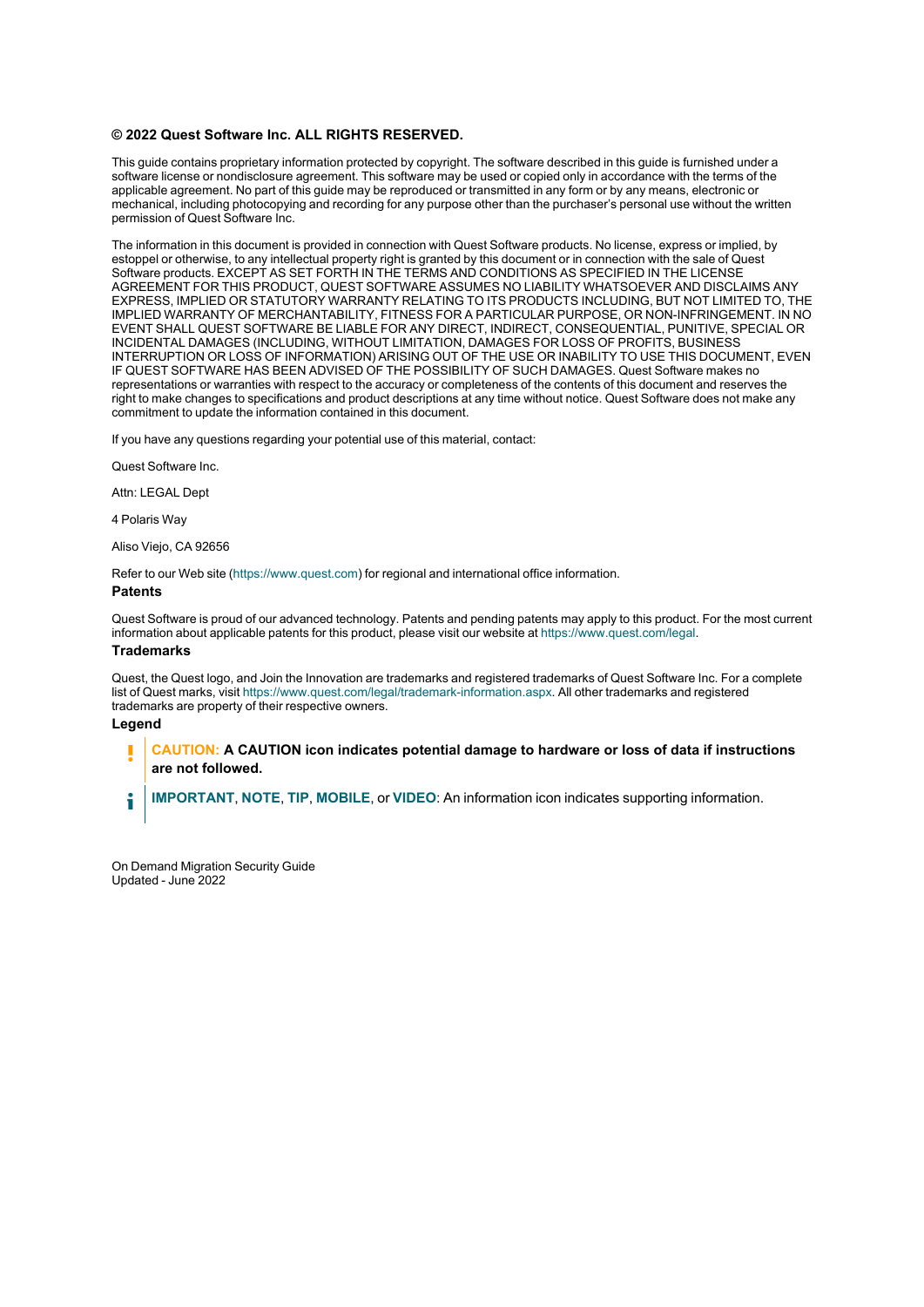#### **Contents**

| Azure datacenter security manufactured and all the data control of the datacenter security manufactured and the                                                                                                                |    |
|--------------------------------------------------------------------------------------------------------------------------------------------------------------------------------------------------------------------------------|----|
| Overview of data handled by On Demand Migration <b>Microconforce and Strategies</b> 5                                                                                                                                          |    |
|                                                                                                                                                                                                                                |    |
|                                                                                                                                                                                                                                |    |
|                                                                                                                                                                                                                                |    |
|                                                                                                                                                                                                                                |    |
|                                                                                                                                                                                                                                |    |
| Authentication of users measurements are all the state of the state of the state of the state of the state of the state of the state of the state of the state of the state of the state of the state of the state of the stat |    |
| Role based access control manufactured and relationship and the Role based access control manufactured and the                                                                                                                 |    |
|                                                                                                                                                                                                                                |    |
|                                                                                                                                                                                                                                |    |
|                                                                                                                                                                                                                                |    |
|                                                                                                                                                                                                                                |    |
|                                                                                                                                                                                                                                |    |
|                                                                                                                                                                                                                                |    |
|                                                                                                                                                                                                                                |    |
|                                                                                                                                                                                                                                |    |
|                                                                                                                                                                                                                                |    |
| Production incident response management manuscription and contain an extraction incident response management ma                                                                                                                |    |
|                                                                                                                                                                                                                                | 22 |
|                                                                                                                                                                                                                                |    |
| Technical support resources measures the control of the control of the control of the control of the control of the control of the control of the control of the control of the control of the control of the control of the c |    |
|                                                                                                                                                                                                                                |    |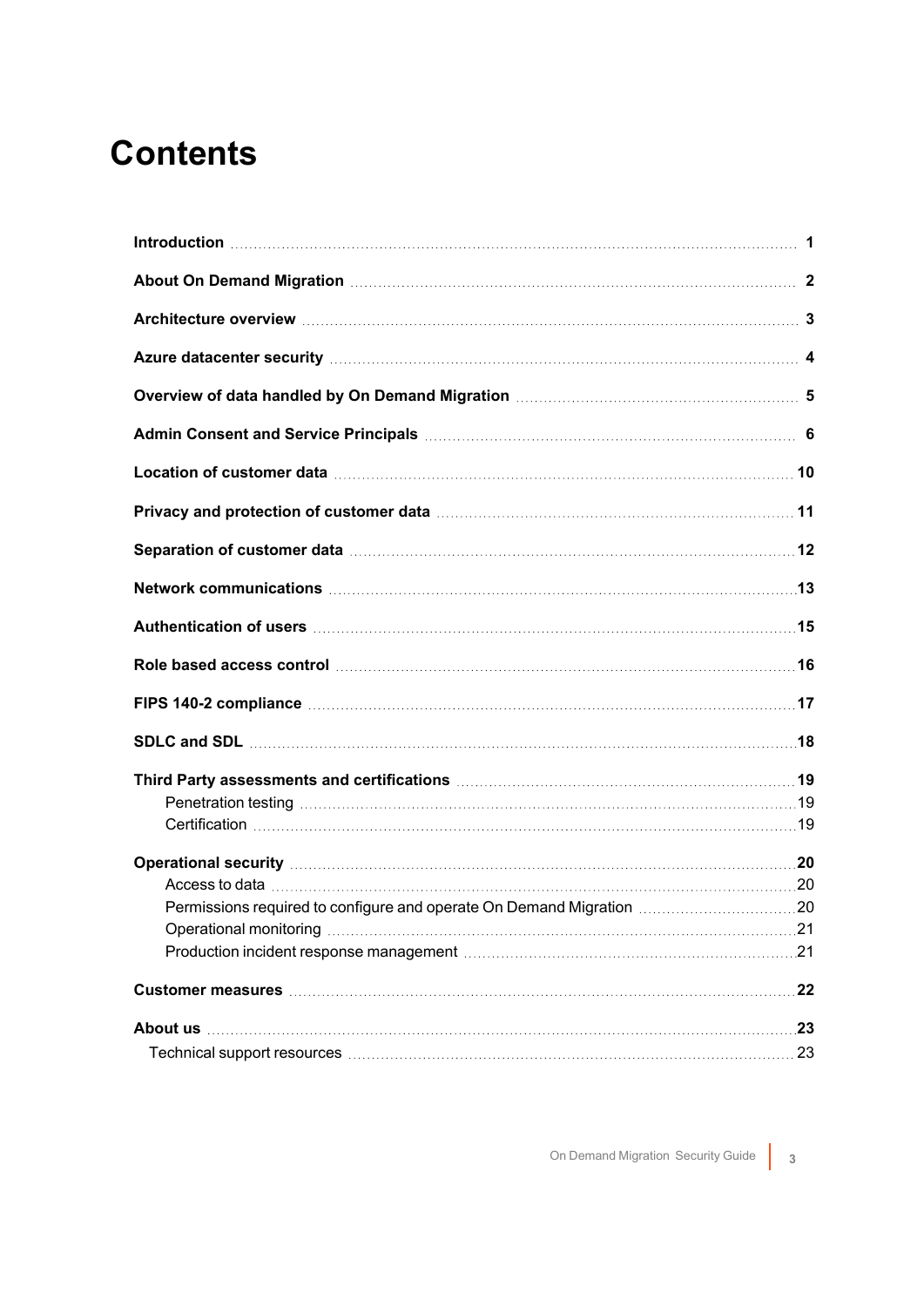## **Introduction**

<span id="page-3-0"></span>Managing information system security is a priority for every organization. In fact, the level of security provided by software vendors has become a differentiating factor for IT purchase decisions. Quest strives to meet standards designed to provide its customers with their desired level of security as it relates to privacy, confidentiality, integrity and availability.

This document describes the security features of On Demand Migration. This includes access control, protection of customer data, secure network communication, and cryptographic standards.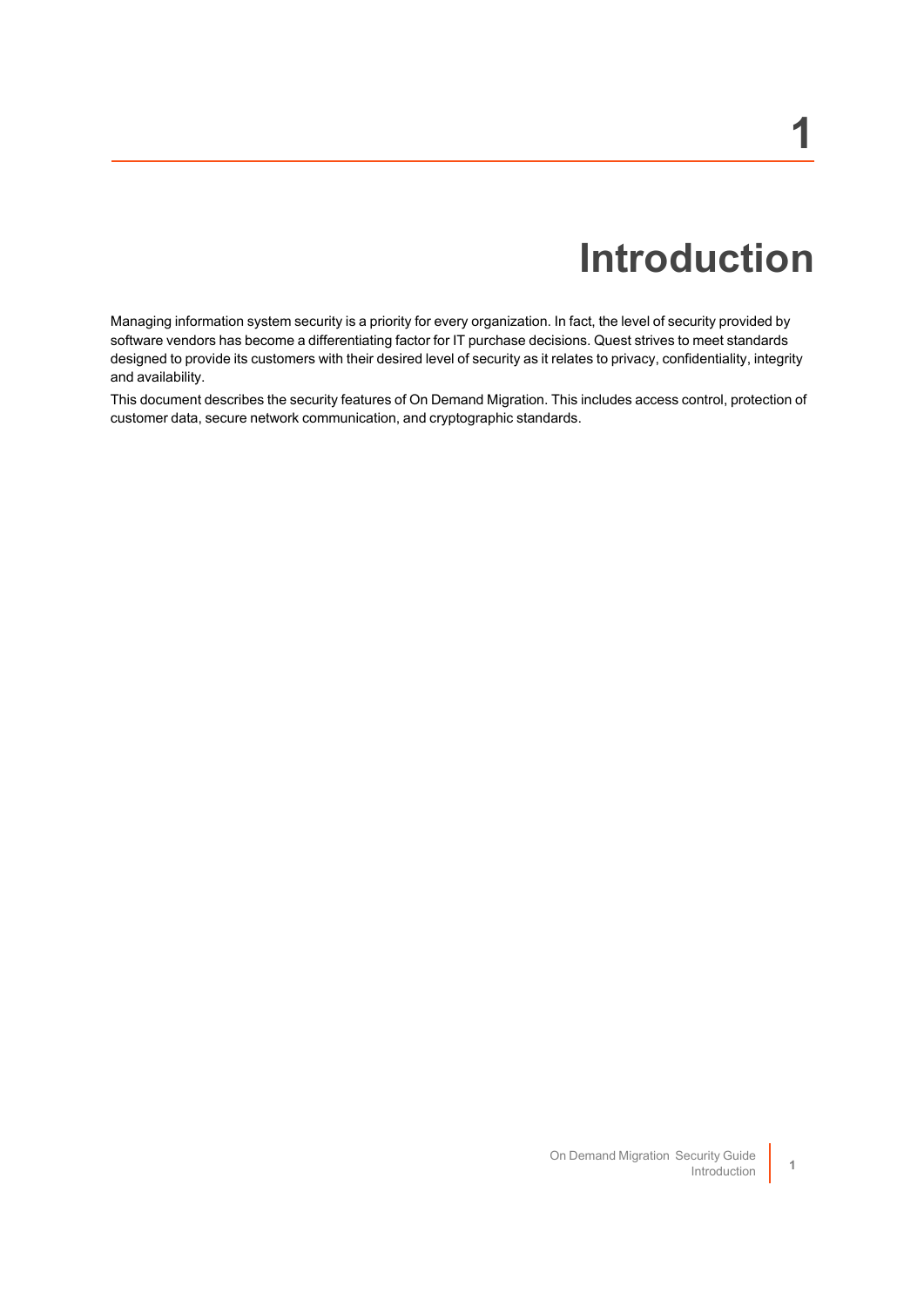## **About On Demand Migration**

<span id="page-4-0"></span>On Demand Migration provides the following functionality in a robust project management interface with in-depth monitoring and reporting:

- Analyzes Azure Active Directory structure and highlights the problems that might adversely affect the migration.
- Migrates users, groups, and the related information between Azure AD tenants or maps the existing source/target accounts.
- Migrates hybrid accounts (on-premises users/groups synchronized with Azure AD.)
- Migrates Microsoft Office 365 mailboxes.
- Automatically redirects on-premise Outlook clients to the new Exchange Online.
- Grants access to the source tenant's resources and applications for the migrated/mapped accounts.
- Transfers OneDrive for Business content and permissions between tenants.
- Ensures uninterrupted workflows during the migration:
	- Automatically replaces email addresses in outgoing and incoming messages, as if the senders have already been migrated to the target tenant (Domain Coexistence feature.)
	- Shares free/busy information between tenants.

On Demand Migration is hosted in Microsoft Azure and delivers most of its functions via Microsoft Azure cloud services.

Hybrid accounts migration works via the secure connection with Quest [Migration](https://www.quest.com/products/migration-manager-for-active-directory/) Manager for Active Directory, installed on premises.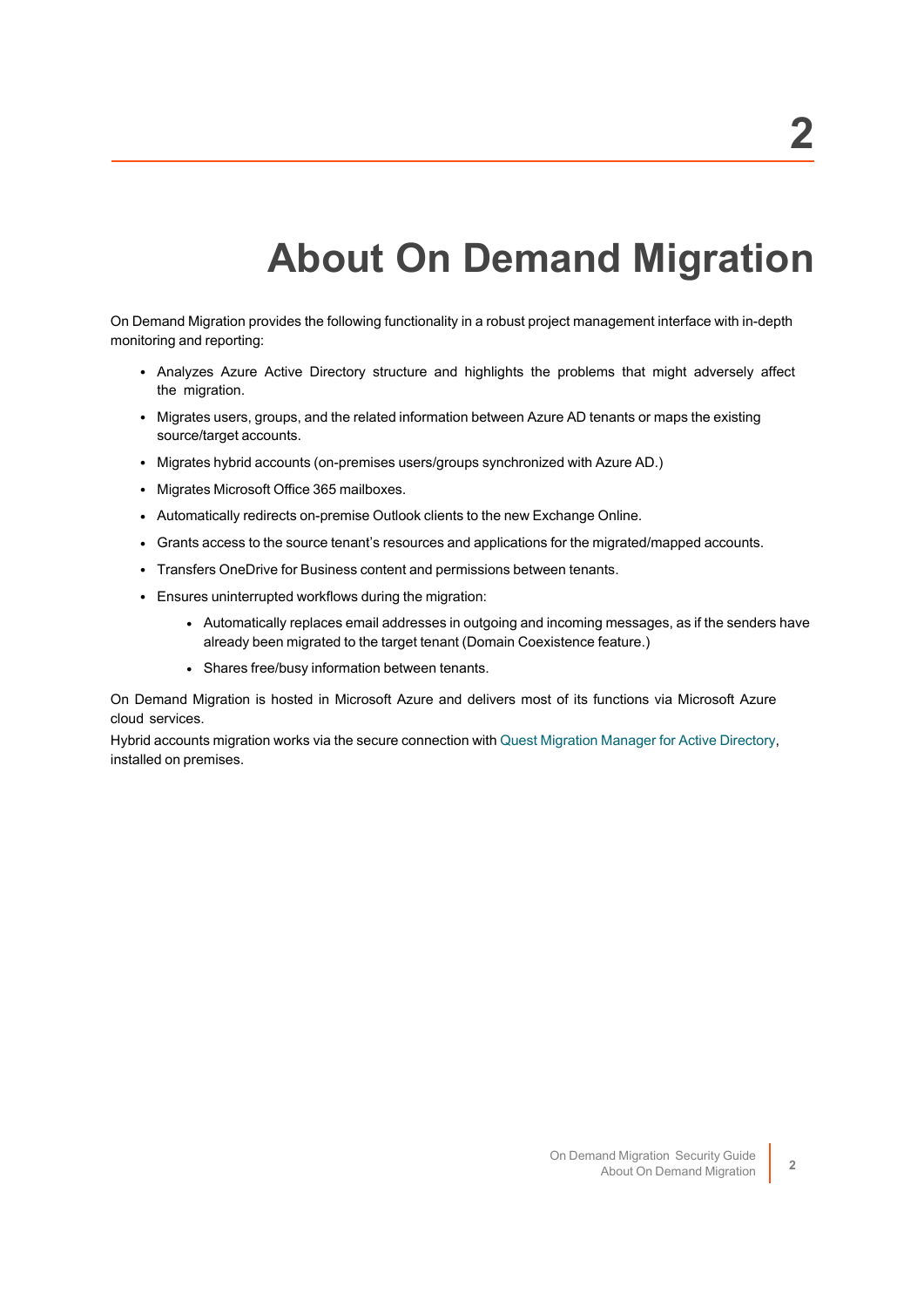### **Architecture overview**

<span id="page-5-0"></span>The following scheme shows the key components of the On Demand Migration configuration. **High-Level Architecture** 



**Figure 1: High-Level Architecture**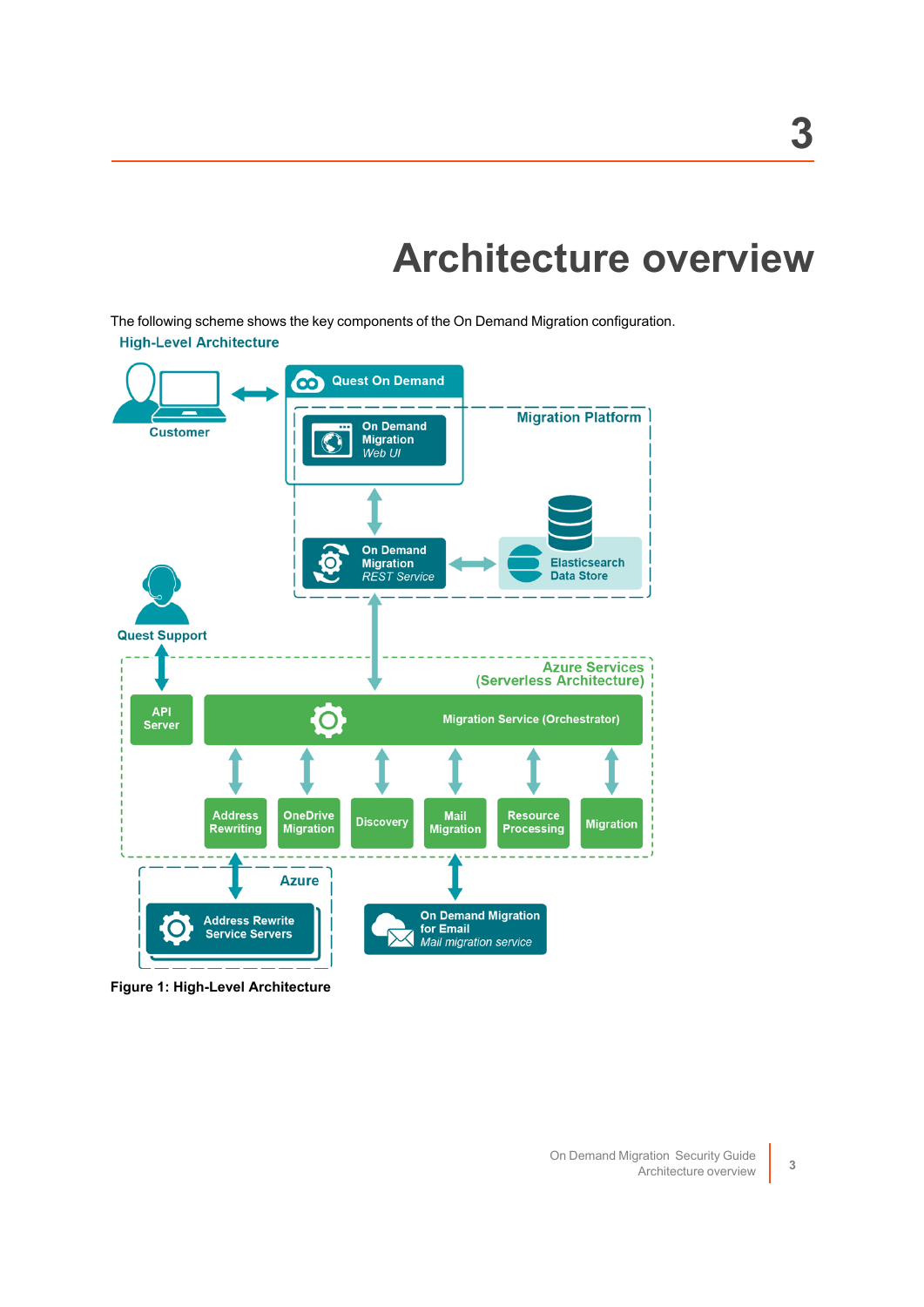### **Azure datacenter security**

<span id="page-6-0"></span>Microsoft Azure datacenters have the highest possible physical security and are considered among the most secure and well protected datacenters in the world. They are subject to regular audits and certifications including Service Organization Controls (SOC) 1, SOC 2 and ISO/IEC 27001:2005.

Relevant references with additional information about the Windows Azure datacenter security can be found here:

- Microsoft Azure Trust Center: <https://azure.microsoft.com/en-us/overview/trusted-cloud/>
- Microsoft Trust Center Compliance: [https://www.microsoft.com/en-us/trust-center/compliance/compliance](https://www.microsoft.com/en-us/trust-center/compliance/compliance-overview?service=Azure#Icons)[overview?service=Azure#Icons](https://www.microsoft.com/en-us/trust-center/compliance/compliance-overview?service=Azure#Icons)
- Microsoft's submission to the Cloud Security Alliance STAR registry: <https://cloudsecurityalliance.org/star/registry/microsoft/>
- Whitepaper: Standard Response to Request for Information Security and Privacy: <http://www.microsoft.com/en-us/download/details.aspx?id=26647>
- Microsoft Global Datacenters: Security & Compliance: [https://www.microsoft.com/en-us/cloud](https://www.microsoft.com/en-us/cloud-platform/global-datacenters)[platform/global-datacenters](https://www.microsoft.com/en-us/cloud-platform/global-datacenters)
- Azure data security and encryption best practices: [https://docs.microsoft.com/en](https://docs.microsoft.com/en-us/azure/security/fundamentals/data-encryption-best-practices)[us/azure/security/fundamentals/data-encryption-best-practices](https://docs.microsoft.com/en-us/azure/security/fundamentals/data-encryption-best-practices)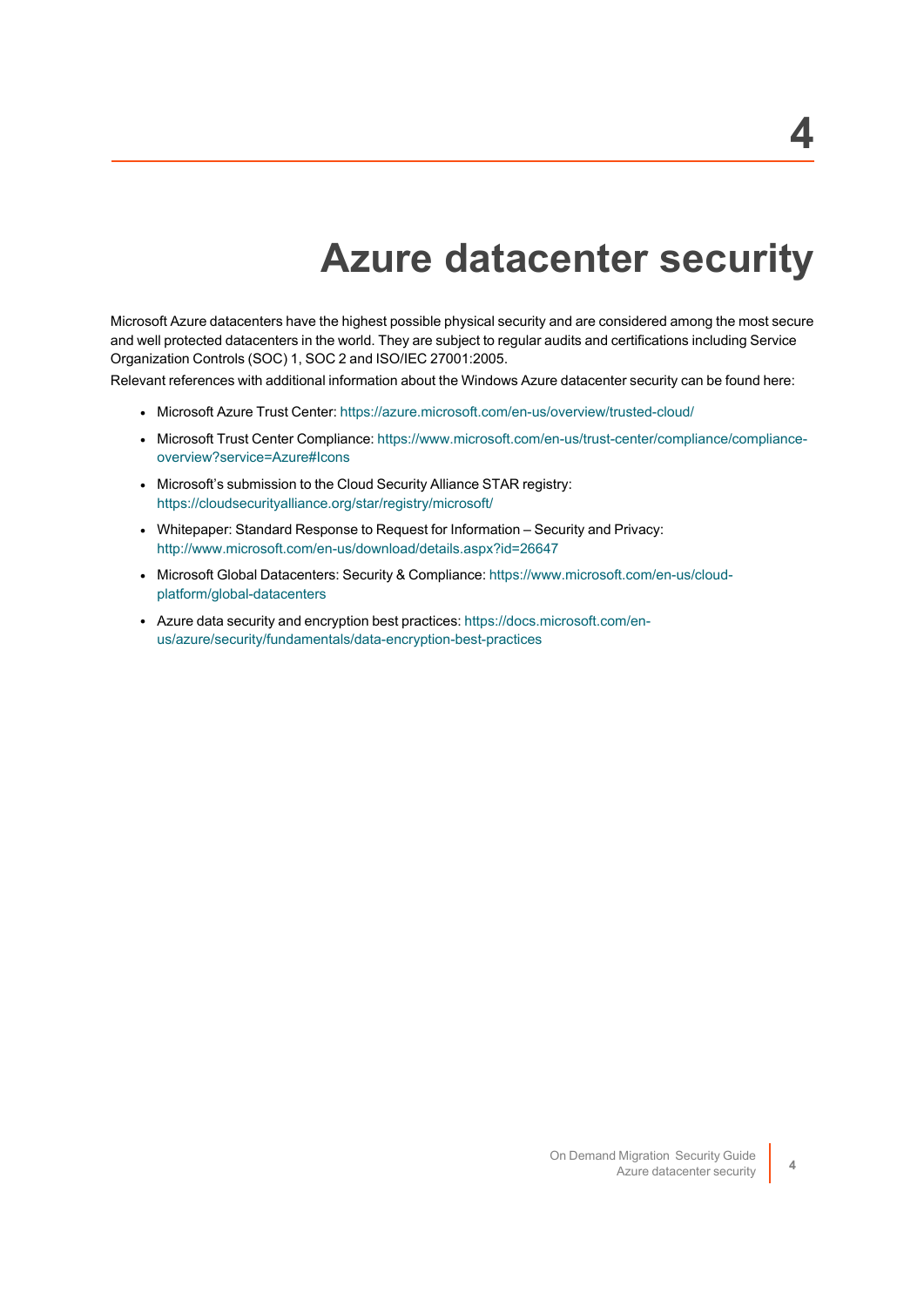### <span id="page-7-0"></span>**Overview of data handled by On Demand Migration**

On Demand Migration manages the following type of customer data:

- Azure Active Directory and Office 365 users, groups and contacts with their properties returned by Azure Active Directory Graph API including account name, email addresses, contact information, department, membership and other properties. Part of the information is stored in the product database.
- Product works with end-user mailbox and OneDrive content. The content processed by the product is not persistently stored by the product. OneDrive data content is temporary stored in Azure blob storage and is encrypted at rest for the period of migrating particular OneDrive account.
- Some data from end-user mailbox/OneDrive content can be stored by the product for troubleshooting purposes. This includes data to identify the items where some troubleshooting is required, e.g., mail item subject, OneDrive file names. The data are stored in product Elasticsearch database, Azure table storage and Application Insight and is encrypted at rest.
- The application does not store or deal with end-user passwords of Azure AD objects.
- The application stores administrative account name and password to perform migration operations. The data are stored in Azure Key Vault and is encrypted at rest.

When domain coexistence is turned on, all outgoing mail traffic from the customer's source tenant is routed through Address Rewrite Service which changes the addresses in mail headers. The independent instance of Address Rewrite Service is created for each migration project.

The domain coexistence can be disabled at any moment from the On Demand Migration UI, which completely removes the Address Rewrite Service from outgoing mail processing, thus all outgoing mail will be sent directly from Exchange Online.

Check On Demand [Migration](https://support.quest.com/technical-documents/on-demand-migration/administrator-guide/domain-coexistence/address-rewrite-service) User Guide for the detailed list of all customer configuration changes related to Domain Coexistence.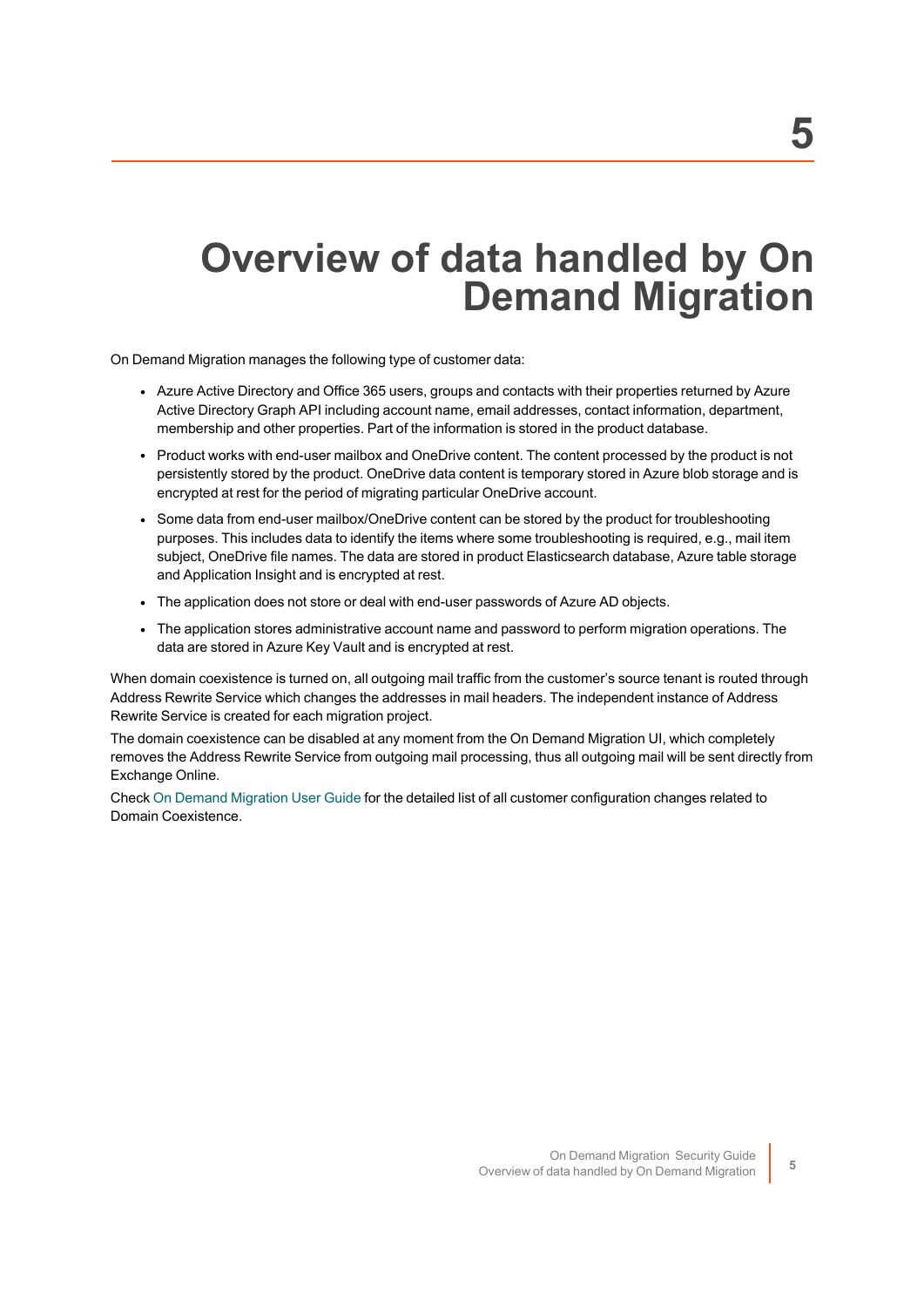### **Admin Consent and Service Principals**

<span id="page-8-0"></span>On Demand Migration requires access to the customer's Azure Active Directory and Office 365 tenancies. The customer grants that access using the Microsoft Admin Consent process, which will create a Service Principal in the customer's Azure Active Directory with minimum consents required by On Demand Migration (Groups, Users, Contacts). The Service Principal is created using Microsoft's OAuth certificate based client credentials grant flow <https://docs.microsoft.com/en-us/azure/active-directory/develop/v2-oauth2-client-creds-grant-flow>. Customers can revoke Admin Consent at any time. See [https://docs.microsoft.com/en-us/azure/active-directory/manage](https://docs.microsoft.com/en-us/azure/active-directory/manage-apps/delete-application-portal)[apps/delete-application-portal](https://docs.microsoft.com/en-us/azure/active-directory/manage-apps/delete-application-portal) and [https://docs.microsoft.com/en-us/skype-sdk/trusted-application](https://docs.microsoft.com/en-us/skype-sdk/trusted-application-api/docs/tenantadminconsent)[api/docs/tenantadminconsent](https://docs.microsoft.com/en-us/skype-sdk/trusted-application-api/docs/tenantadminconsent) for details.

Following is the base consent required by On Demand Migration.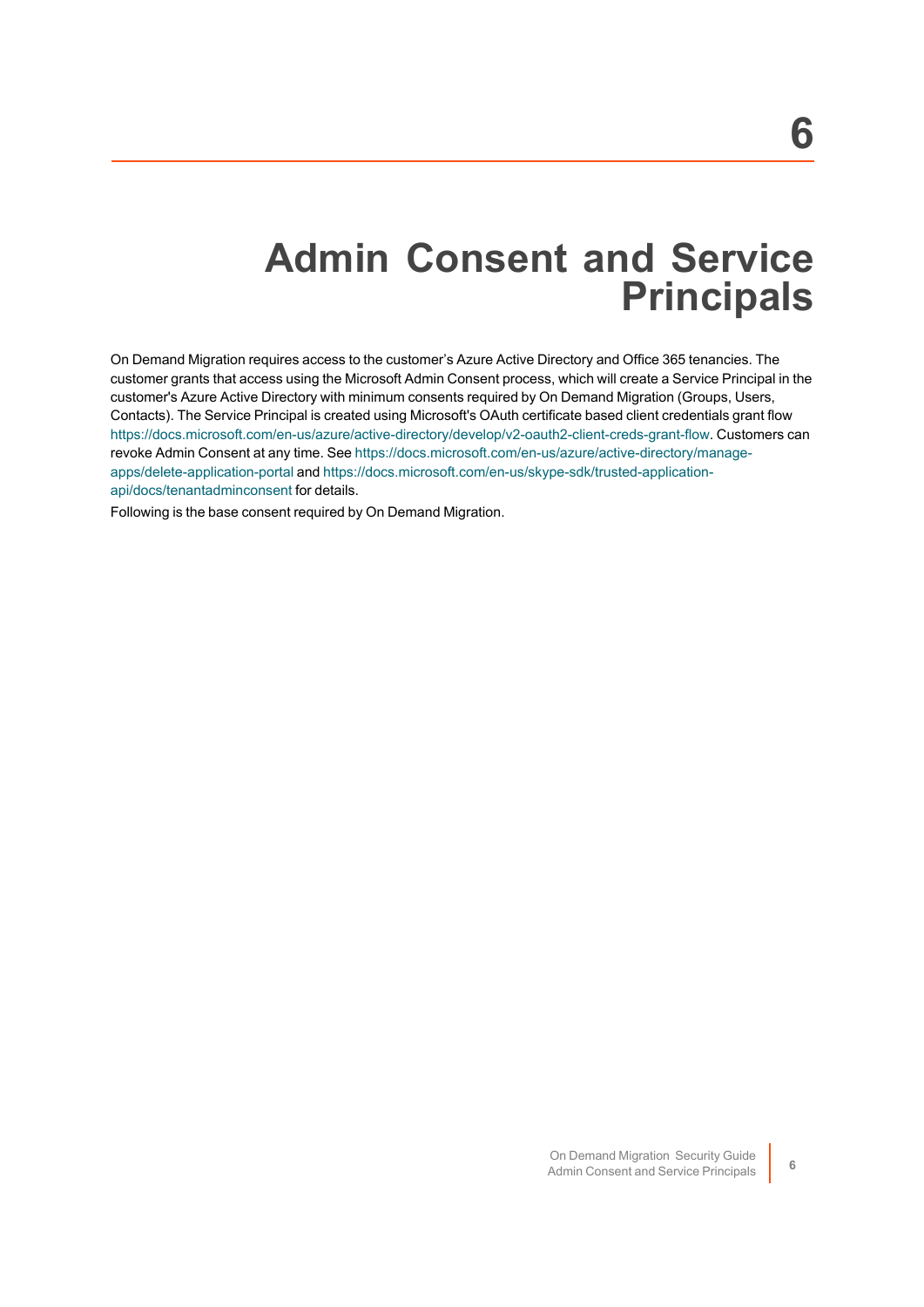

admin@sourcetenant.onmicrosoft.com

#### Permissions requested Review for your organization

Quest On Demand - Migration - Basic Quest Software, Inc.

This app would like to:

- $\vee$  Read and write directory data
- $\vee$  Read and write all groups
- Read and write all directory RBAC settings
- $\vee$  Sign in and read user profile
- $\vee$  Manage Exchange As Application

If you accept, this app will get access to the specified resources for all users in your organization. No one else will be prompted to review these permissions.

Accepting these permissions means that you allow this app to use your data as specified in their terms of service and privacy statement. You can change these permissions at https://myapps.microsoft.com. Show details

Does this app look suspicious? Report it here



In addition to the base consents required by On Demand and On Demand Migration, On Demand Migration (Email) requires the following consents: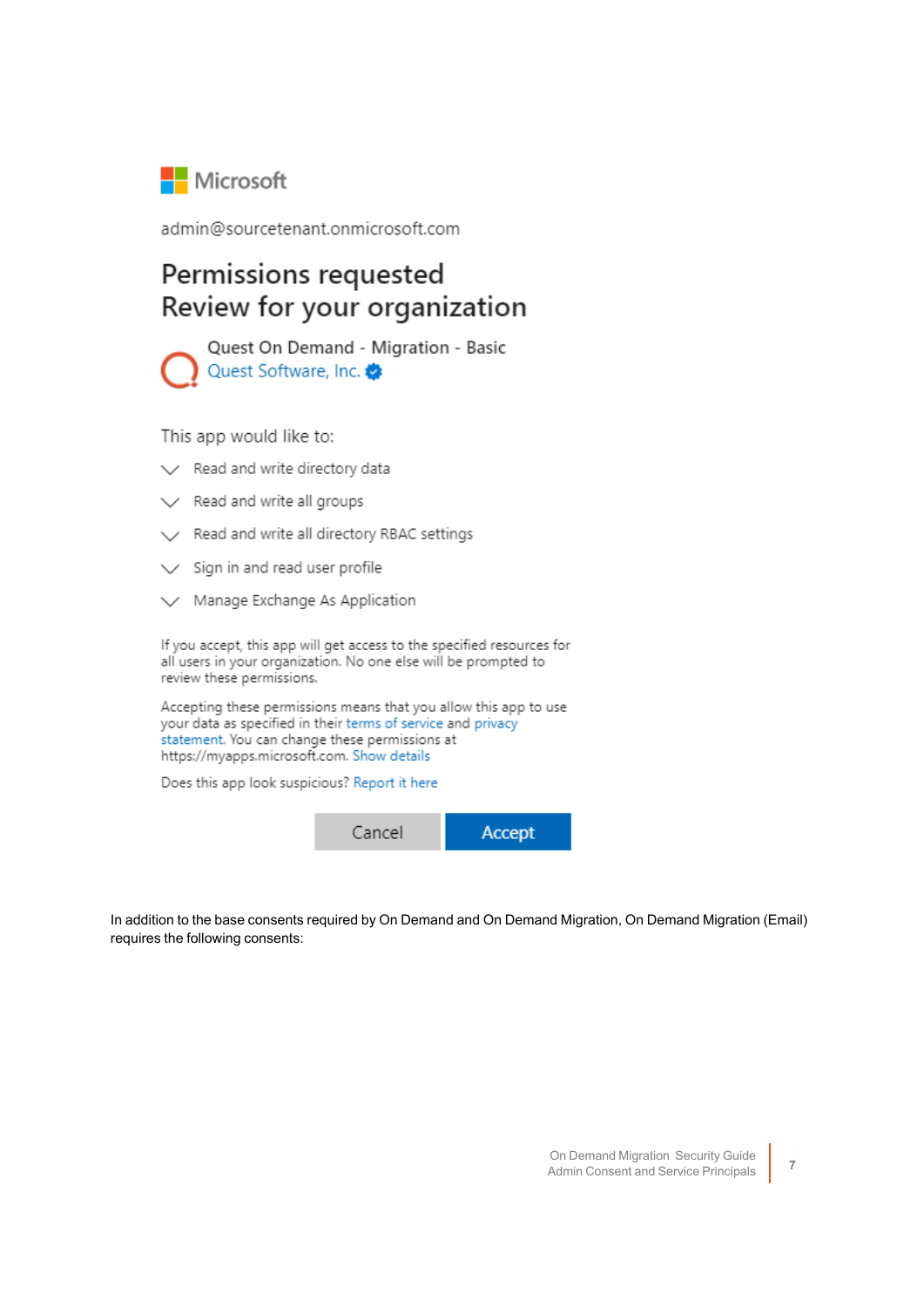

admin@sourcecorp.onmicrosoft.com

#### Permissions requested Review for your organization

Quest On Demand - Migration - Mailbox Migration Quest Software, Inc.

This app would like to:

- $\vee$  Read and write calendars in all mailboxes
- / Read user and shared calendars
- $\vee$  Sign in and read user profile
- V Use Exchange Web Services with full access to all mailboxes

If you accept, this app will get access to the specified resources for all users in your organization. No one else will be prompted to review these permissions.

Accepting these permissions means that you allow this app to use your data as specified in their terms of service and privacy statement. You can change these permissions at https://myapps.microsoft.com. Show details

Does this app look suspicious? Report it here



On creating the On Demand Migration project, the Quest group is automatically added to the exchange administrator role for mailboxes.

On Demand Migration currently uses the Microsoft Exchange Online PowerShell API with support for the "limited permissions" model for Accounts, Email, SharePoint, Teams and OneDrive migrations, without needing global administrator permissions during migration. After the consent has been granted using the global administrator account, thereafter all migration operations will be driven by the token generated using app Service Principal.

The Admin Consent process of On Demand Migration (OneDrive) will create a Service Principal in the customer's Azure AD tenant with the following permissions.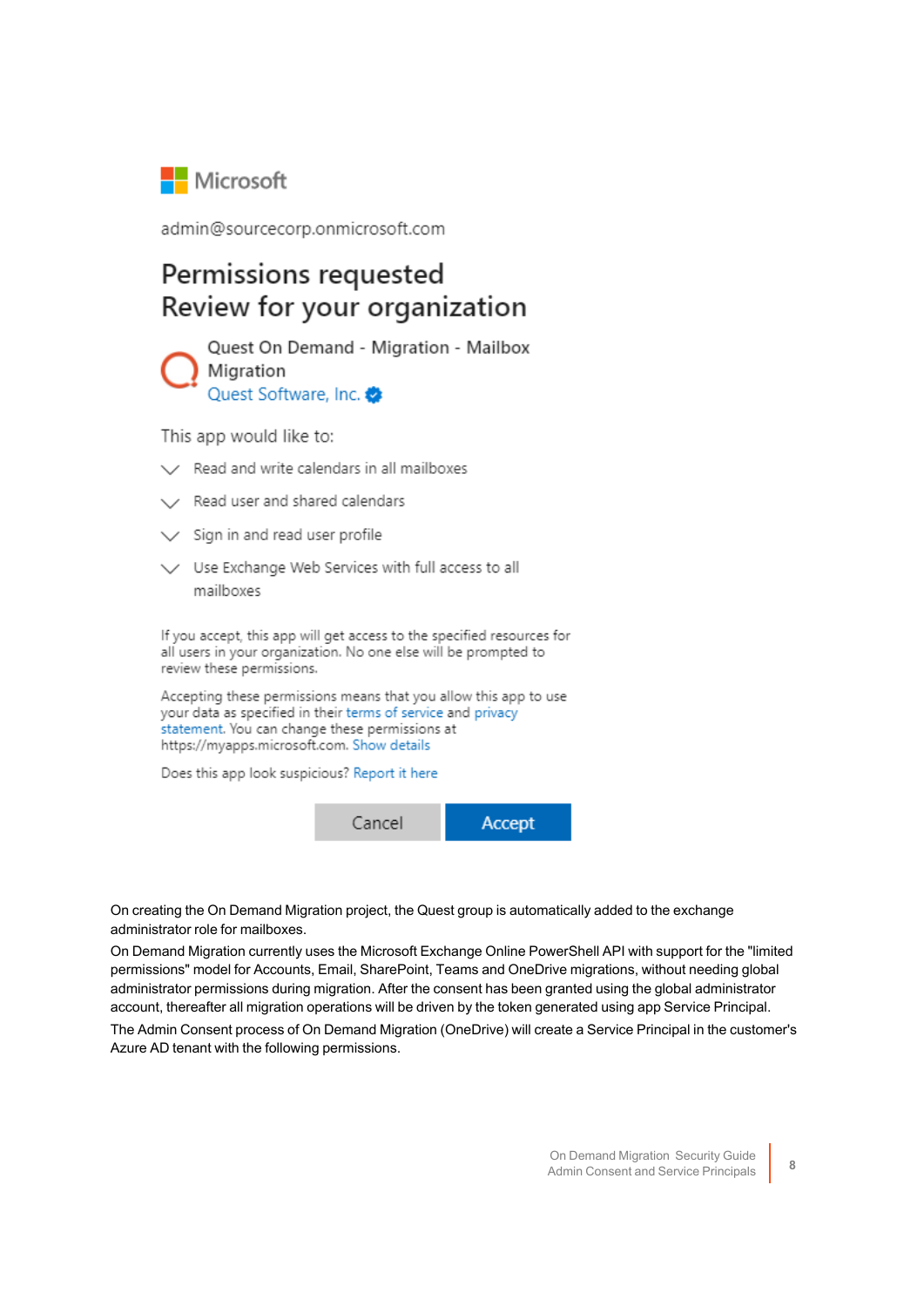- Permissions required for On Demand Migration (Groups, Users, Contacts) as per this Security Guide.
- <sup>l</sup> Permissions required for On Demand Migration for SharePoint as per the *On Demand Migration for SharePoint Security Guide*.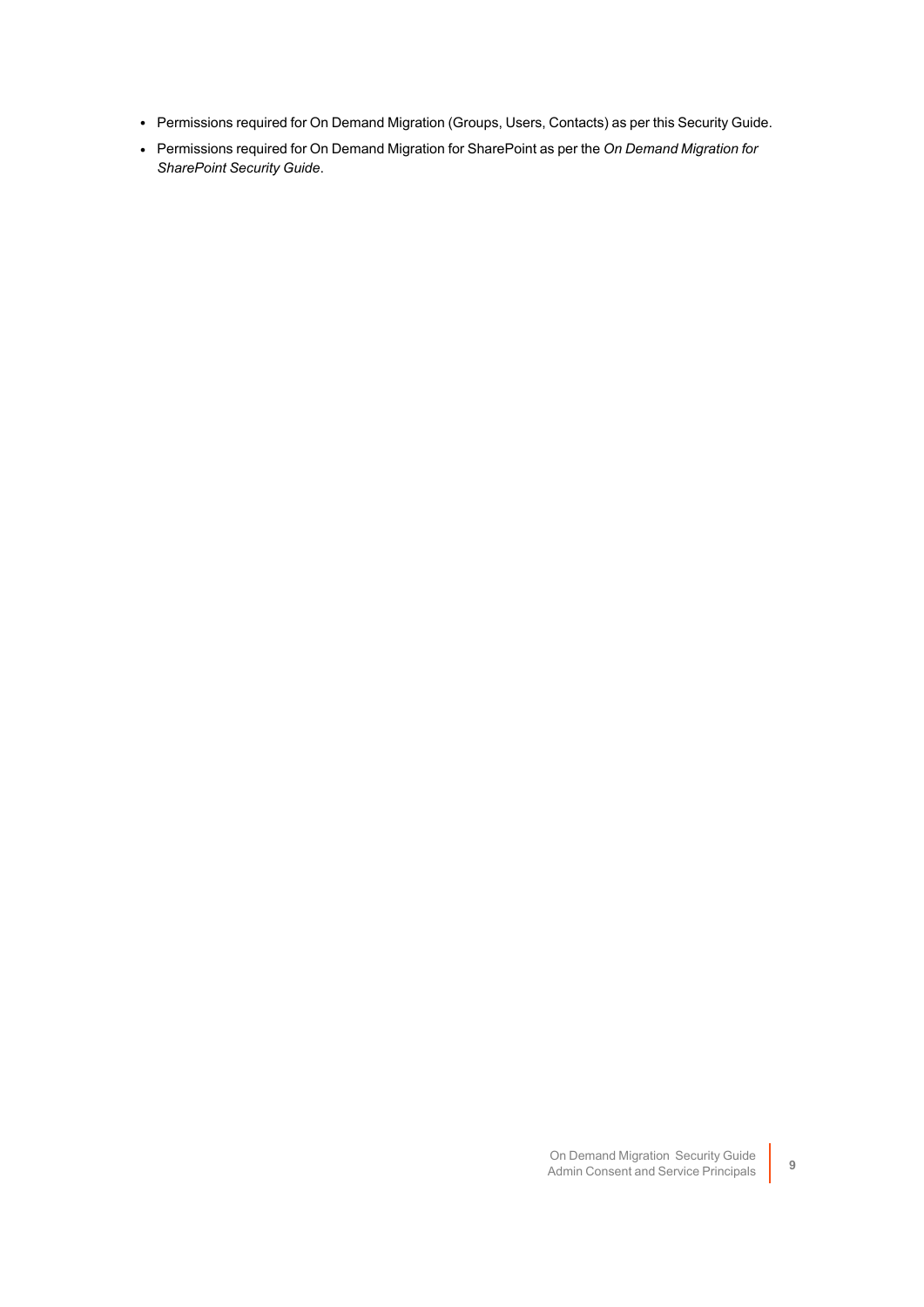### **Location of customer data**

<span id="page-12-0"></span>When a customer signs up for On Demand, they select the region in which to run their On Demand organization. All computation is performed and all data is stored in the selected region. The currently supported regions can be found here: [https://regions.quest-on-demand.com/.](https://regions.quest-on-demand.com/)

Mail messages intended for processing by Address Rewrite Service servers are temporary stored at Azure Virtual Machine disks before being delivered to recipients. The data are encrypted at rest.

Windows Azure Storage, including the Blobs, Tables, and Queues storage structures, are replicated three times in the same datacenter for resiliency against hardware failure. The data is replicated across different fault domains to increase availability. All replication datacenters reside within the geographic boundaries of the selected region.

See this Microsoft reference for more details: [https://docs.microsoft.com/en](https://docs.microsoft.com/en-us/azure/storage/common/storage-redundancy)[us/azure/storage/common/storage-redundancy](https://docs.microsoft.com/en-us/azure/storage/common/storage-redundancy)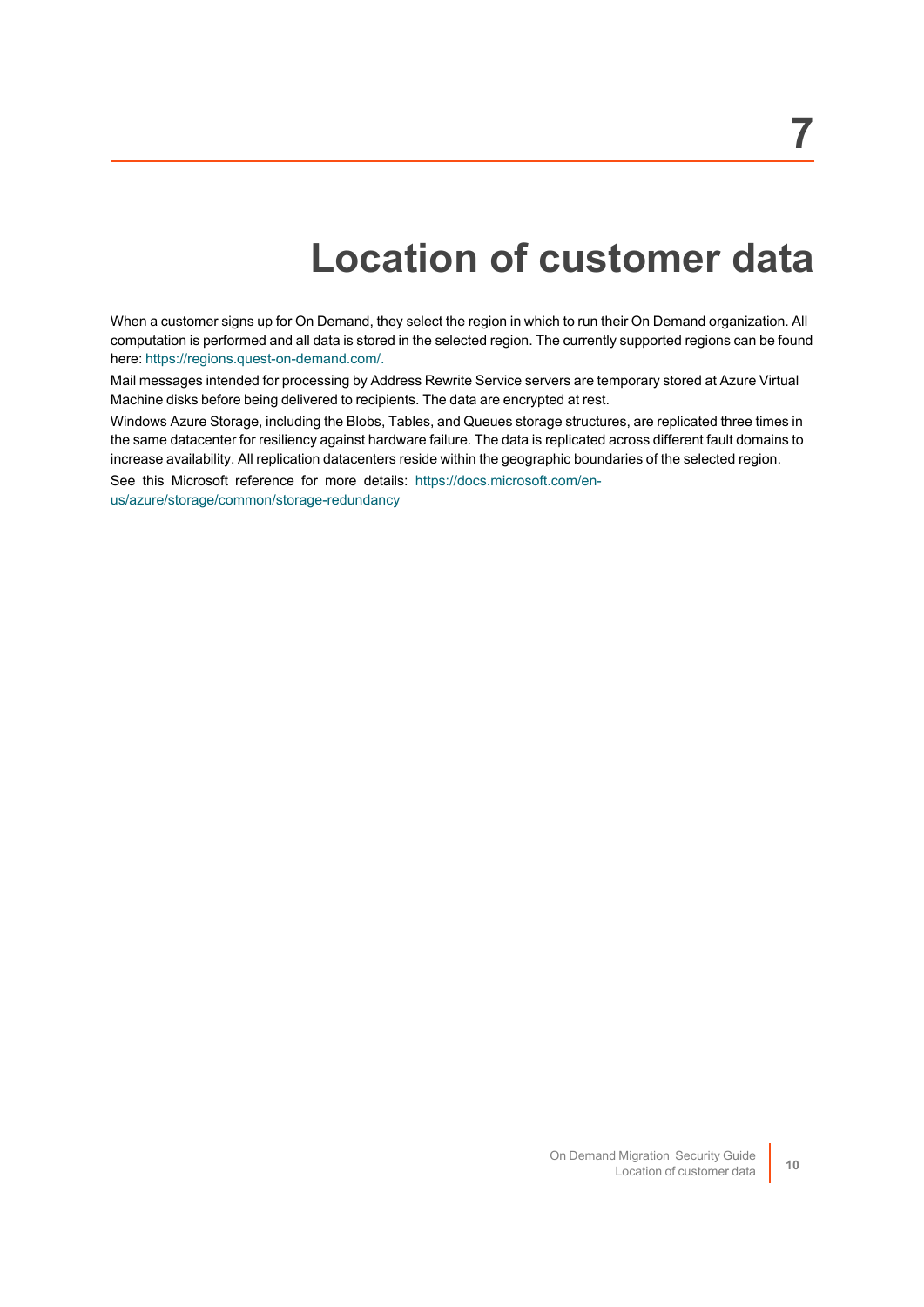### <span id="page-13-0"></span>**Privacy and protection of customer data**

The most sensitive customer data processed by On Demand Migration is the Azure Active Directory and Office 365 data including users, groups and contacts and their associated properties, content of emails and OneDrive for Business. On Demand Migration does not store or deal with end-user passwords of Azure AD objects.

- Email attachments and OneDrive for Business content for a particular user is temporary stored during migration. The data are deleted once migration task for the user is finished. The data are encrypted at rest when stored.
- Mail messages processed by Address Rewrite Service are temporary stored on the disks of Azure Virtual Machine where Address Rewrite Service is deployed. Once delivered, they are deleted from mail queues and removed from the disks. The data are encrypted at rest.
- Some user, group, contact properties are stored as a part of migration project to be displayed in UI and handled correctly during migration. The data are deleted once migration project is deleted.
- All migration project data and logs are encrypted at rest.
- Hybrid accounts are processed by Quest Migration Manager for Active Directory, deployed in on-premises environment. On Demand Migration has access to the migration progress only (events, errors, etc.) Account properties and other data are not stored and processed in the cloud.

To ensure that customer data is kept separate during processing, the following policies are strictly applied in On Demand Migration:

- The data for each customer is stored in separate Azure storage containers. This information is protected through the Azure built in data at rest Server-Side encryption mechanism. It uses the strongest FIPS 140-2 approved block cipher available, Advanced Encryption Standard (AES) algorithm, with a 256-bit key.
- A separate Elasticsearch server instance is used for each customer.
- A separate Azure Virtual Machine is used as mail transfer agent for each customer.
- On-premises deployment of Quest [Migration](https://www.quest.com/products/migration-manager-for-active-directory/) Manager for Active Directory can be configured by customer to ensure required level of security and data protection. Refer to the Quest [Migration](https://support.quest.com/migration-manager-for-ad/technical-documents) Manager for Active Directory technical [documents](https://support.quest.com/migration-manager-for-ad/technical-documents) for details.
- The integration of On Demand [Migration](https://www.quest.com/products/migration-manager-for-active-directory/) with Quest Migration Manager for Active Directory is secured by a secret that can be re-issued at any moment. Once re-issued, the original secret is immediately revoked.

More information about Azure queues, tables, and blobs:

- <https://docs.microsoft.com/en-us/azure/storage/blobs/storage-blobs-introduction>
- <https://docs.microsoft.com/en-us/azure/security/security-storage-overview>
- <https://docs.microsoft.com/en-us/azure/storage/common/storage-service-encryption>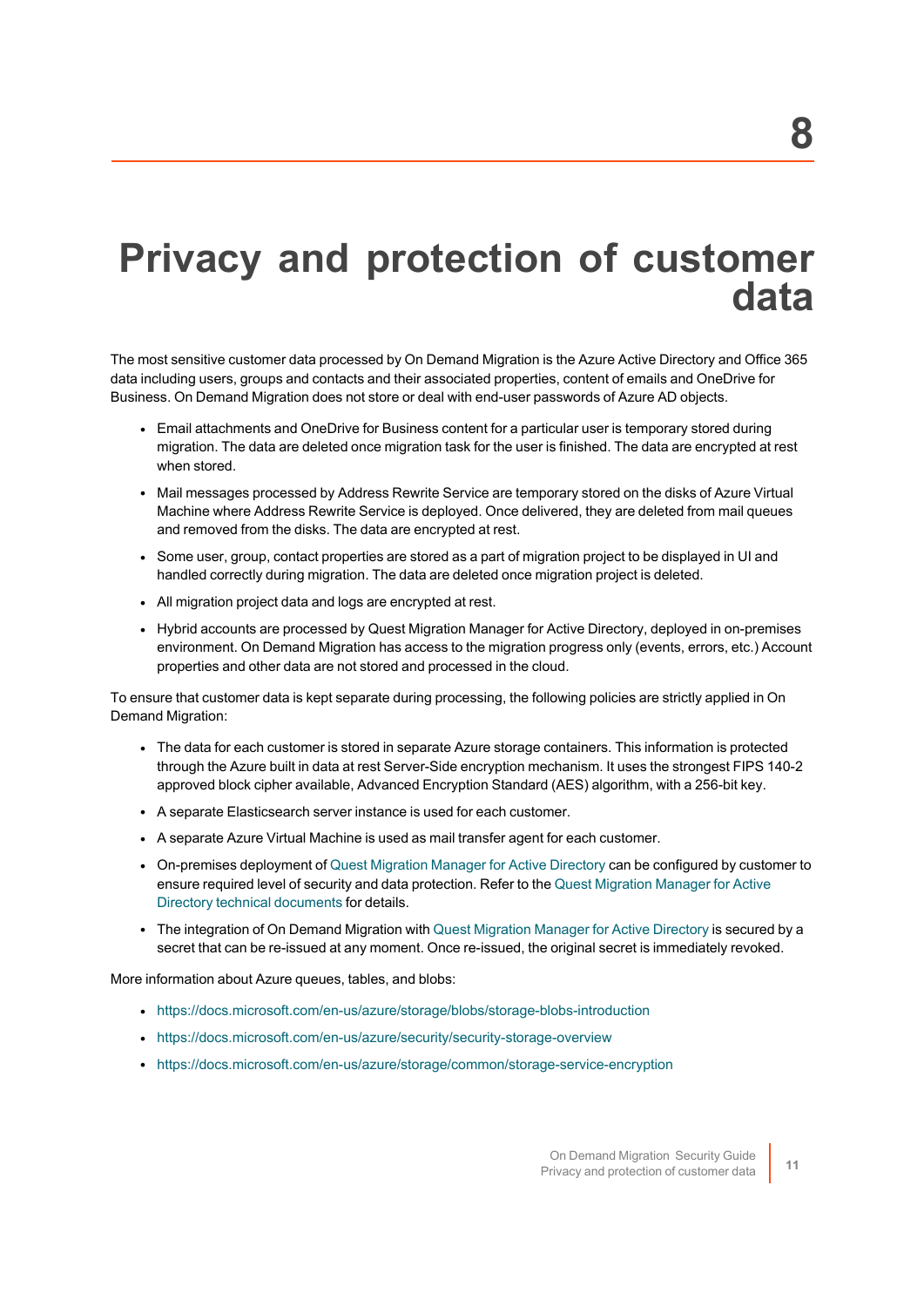### **Separation of customer data**

<span id="page-14-0"></span>A common concern related to cloud based services is the prevention of commingling of data that belongs to different customers. On Demand Migration has architected its solution to specifically prevent such data commingling by logically separating customer data stores.

Customer data are differentiated using a Customer Organization Identifier. The Customer Organization Identifier is a unique identifier obtained from the Quest On Demand Core that is created when the customer signs up with the application.

This identifier used throughout the solution to ensure strict data separation of customers' data in Elasticsearch storage and during processing.

A separate Elasticsearch server instance is used for each customer.

When domain coexistence is turned on, separate Azure Virtual Machines, Network Security Groups and inbound IP address are used as an outgoing mail transfer agent for each migration project.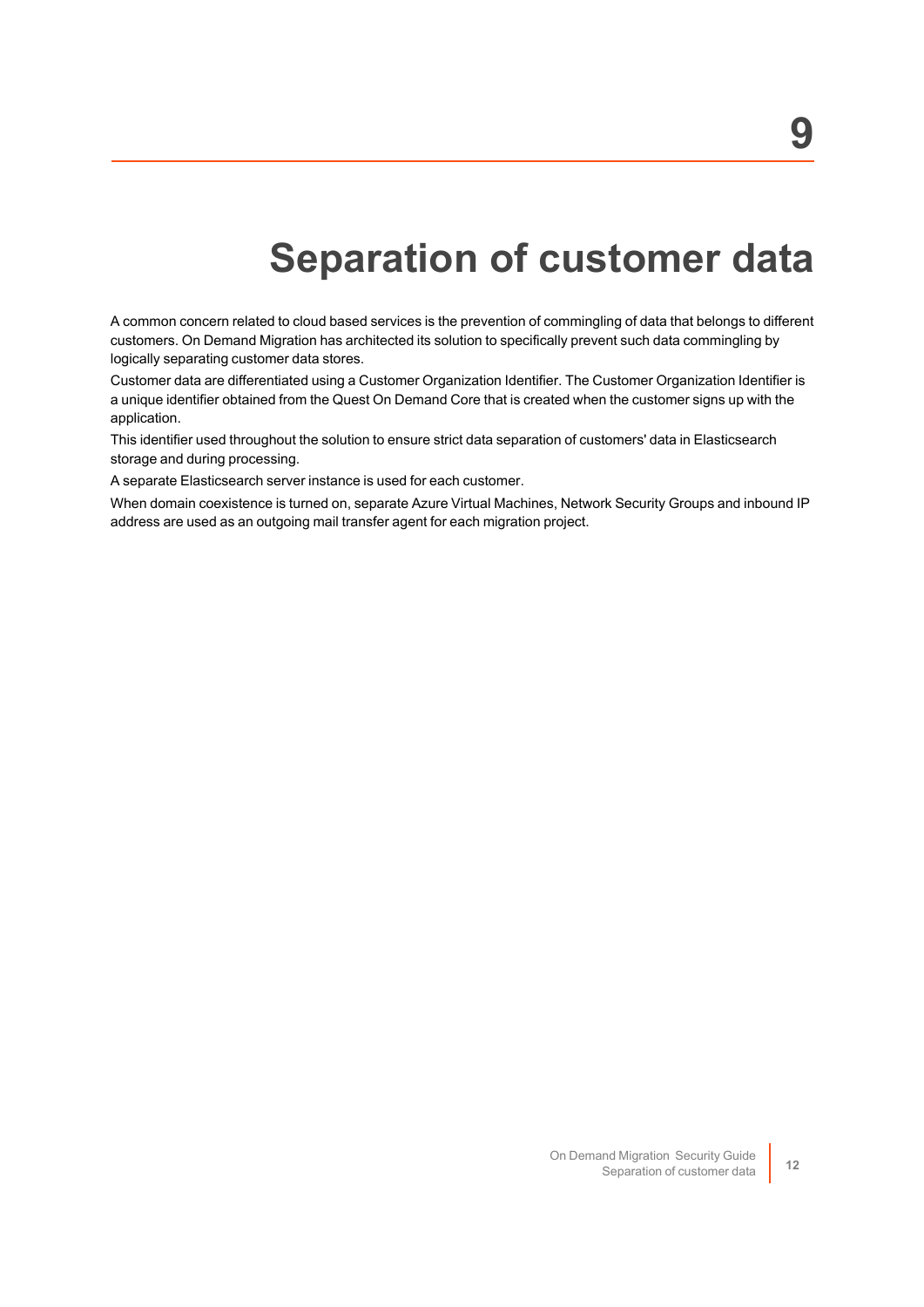## **Network communications**

<span id="page-15-0"></span>Internal network communication within Azure includes:

- Inter-service communication between On Demand Migration components, On Demand Core and the On Demand Platform
- Communication to customer Azure AD/Office 365 tenants

The following scheme shows the communication configuration between key components of On Demand Migration.

**Component Communication Architecture** 



#### **Figure 2: Component Communication Architecture**

The network communication is secured with HTTPS and is not visible to the external public internet. Inter-service communication uses OAuth authentication using a Quest Azure AD service account with the rights to access the services. No backend services of On Demand Migration can be used by end-users. On Demand Services accepts the following network communication from outside Azure: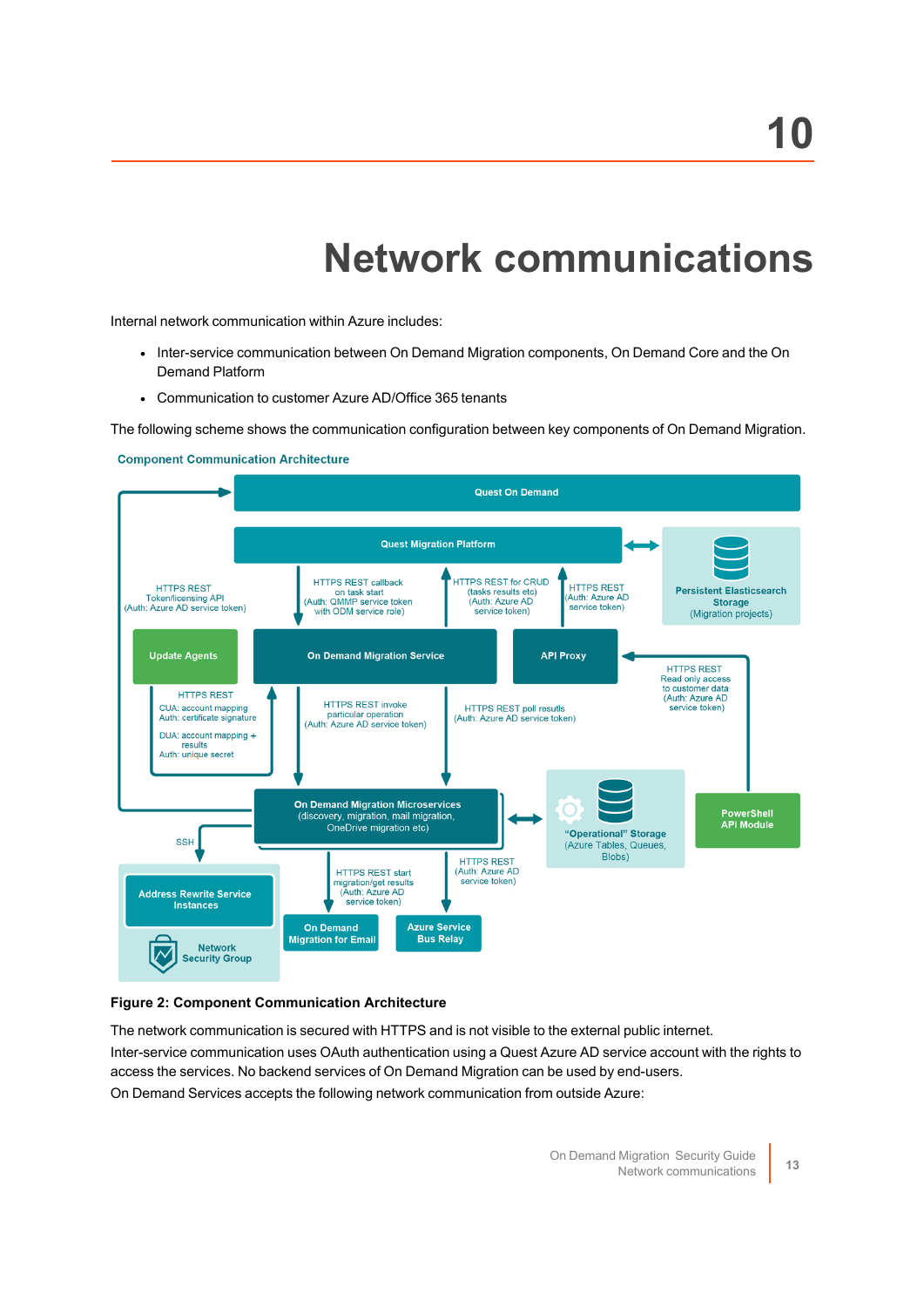- Access to On Demand Migration web UI.
- Client Update Agent deployed on customer on-premise workstations accessing On Demand Migration backend.
- Desktop Update Agent deployed on customer on-premises workstations accessing On Demand Migration backend.
- PowerShell cmdlets accessing On Demand Migration backend (PowerShell cmdlets are used internally by Quest Support.)

All external communication is secured with HTTPS.

The On Demand Migration user interface uses OAuth authentication with JWT token issued to a logged in user.

All requests from Client Update Agents deployed on customer's workstations are signed with the certificate, issued by On Demand Migration. The certificate is deployed (either automatically or manually) by customer's IT specialist to each workstation's certificate store. The certificate can be revoked at any moment by generating a new one using On Demand Migration interface.

Communication between Desktop Update Agent and On Demand Migration is secured with HTTPS/TLS 1.2 and secret-based authentication.

PowerShell cmdlets used by Quest Support are using Azure AD authentication to access the On Demand Migration service. The user of the PowerShell API should be a Quest Azure AD member with the appropriate role assigned. There are no unsecured HTTP calls within On Demand Migration.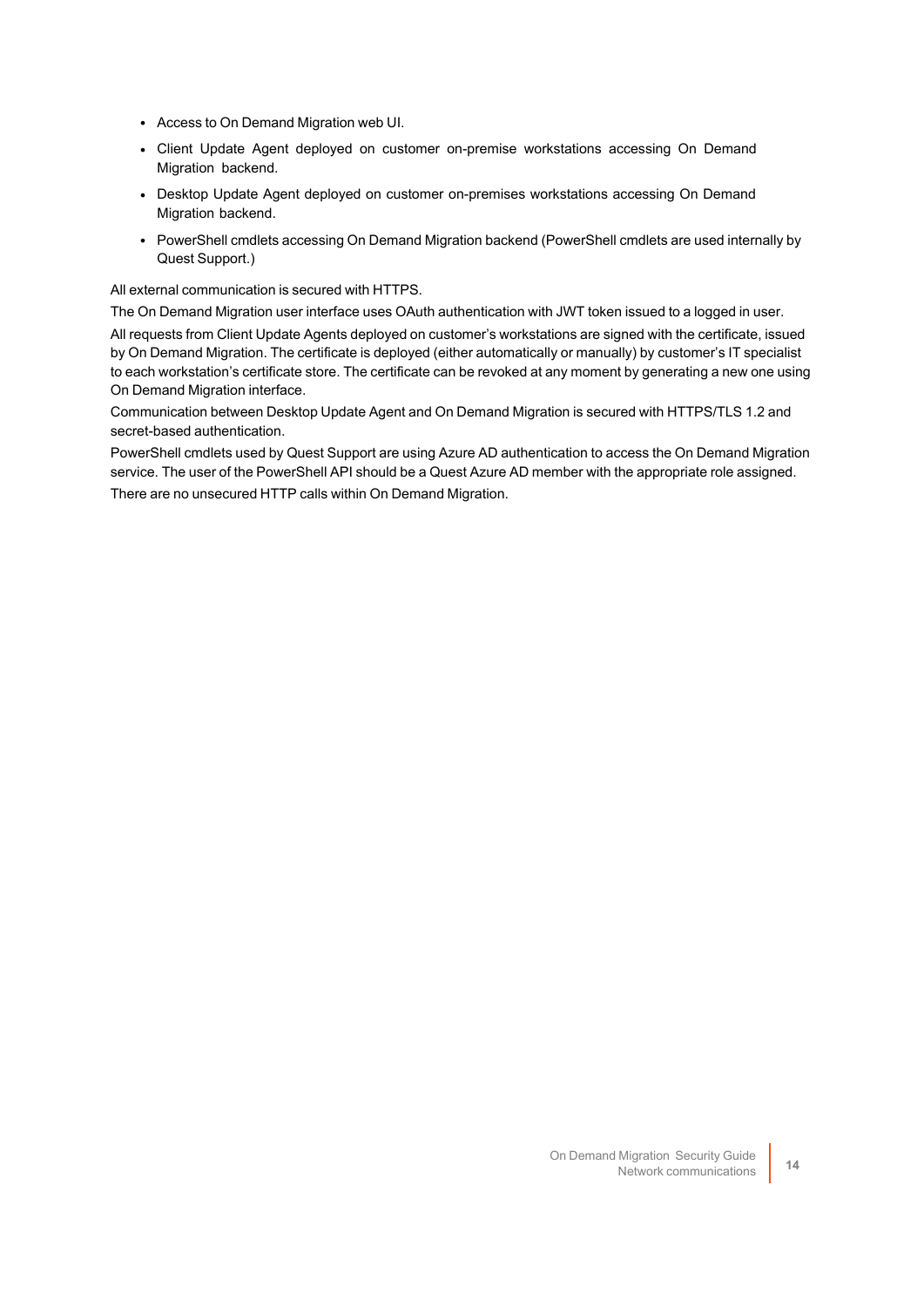## **Authentication of users**

<span id="page-17-0"></span>The customer logs in to the application by providing On Demand user account credentials.

The process of registering an Azure AD tenant into On Demand Migration is handled through the well established Azure Admin Consent workflow. For more information about the Azure Active Directory Admin Consent workflow, please refer the Quest On Demand Core technical [documents.](https://support.quest.com/technical-documents/on-demand-global-settings/current/user-guide/13#TOPIC-1567780)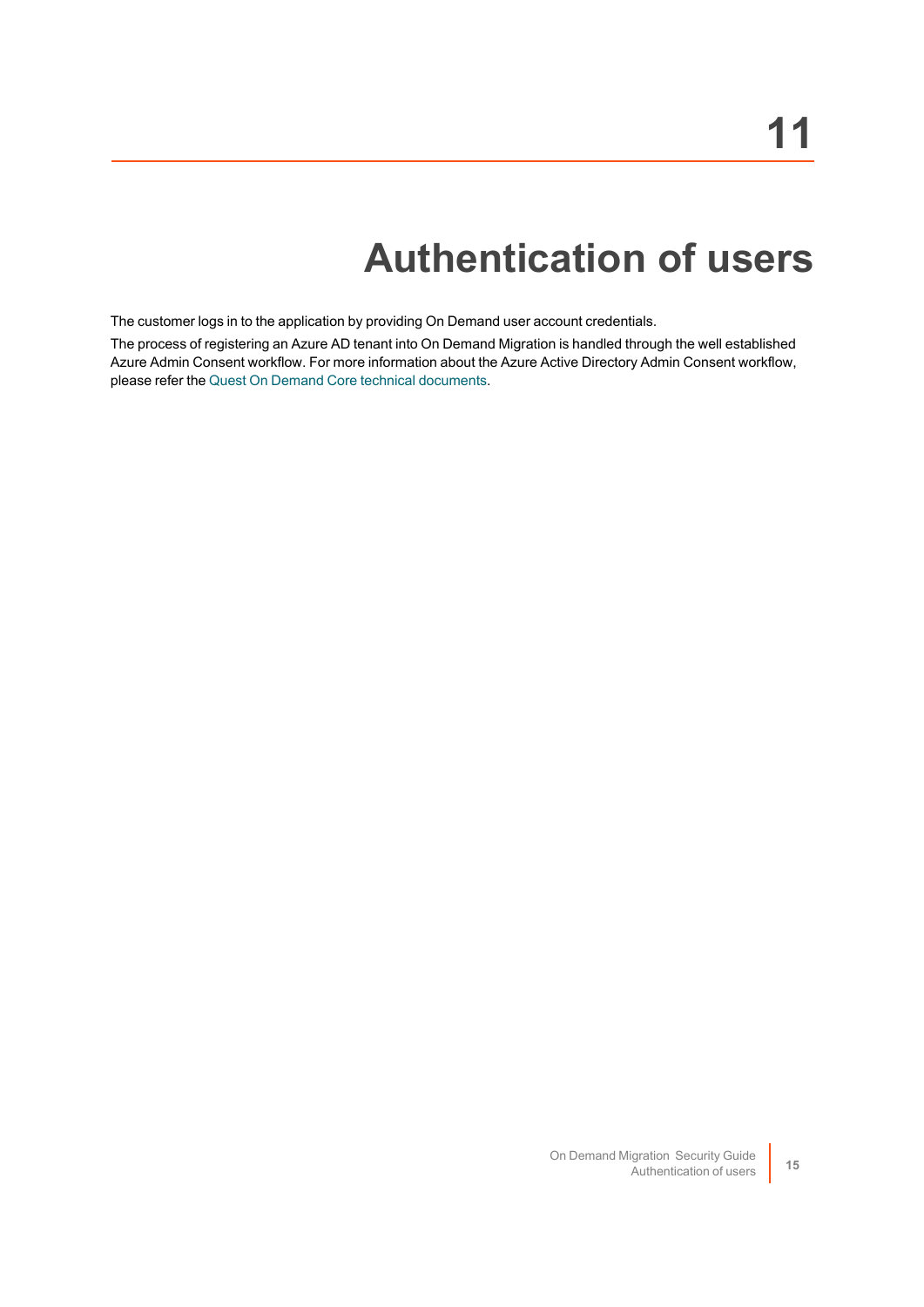### **Role based access control**

<span id="page-18-0"></span>On Demand Migration does provide the common authentication via Quest Identity Broker. Quest On Demand is configured with default roles that cannot be edited or deleted, and also allows you to add custom roles to make permissions more granular. Each access control role has a specific set of permissions that determines what tasks a user assigned to the role can perform. For more information on role-based access control, please refer the [Quest](https://support.quest.com/technical-documents/on-demand-global-settings/user-guide/adding-users-to-an-organization/adding-users-and-assigning-a-role) On Demand product [documentation](https://support.quest.com/technical-documents/on-demand-global-settings/user-guide/adding-users-to-an-organization/adding-users-and-assigning-a-role).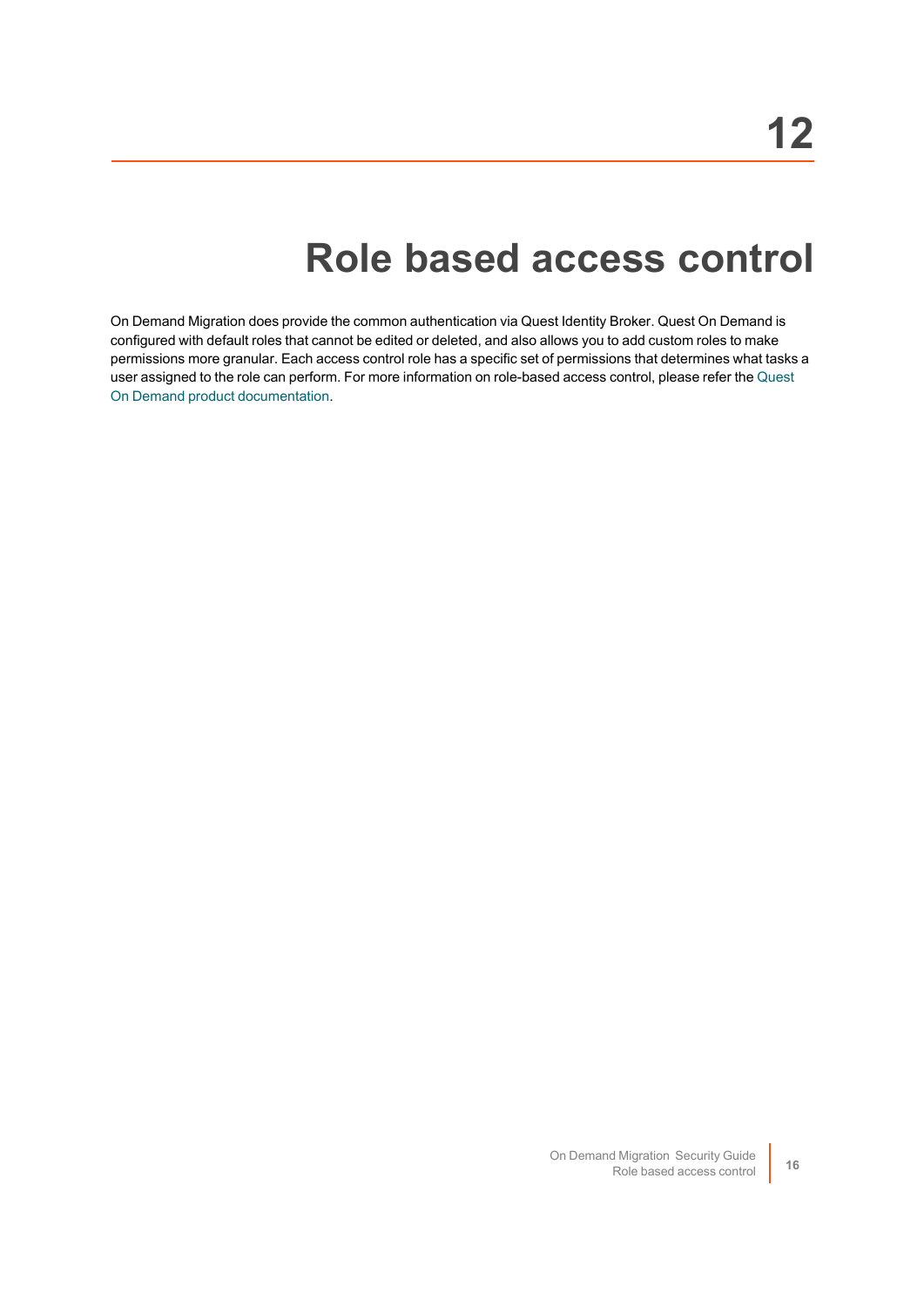## **FIPS 140-2 compliance**

<span id="page-19-0"></span>On Demand Migration cryptographic usage is based on Azure FIPS 140-2 compliant cryptographic functions. For more information, see: <https://docs.microsoft.com/en-us/azure/storage/blobs/security-recommendations>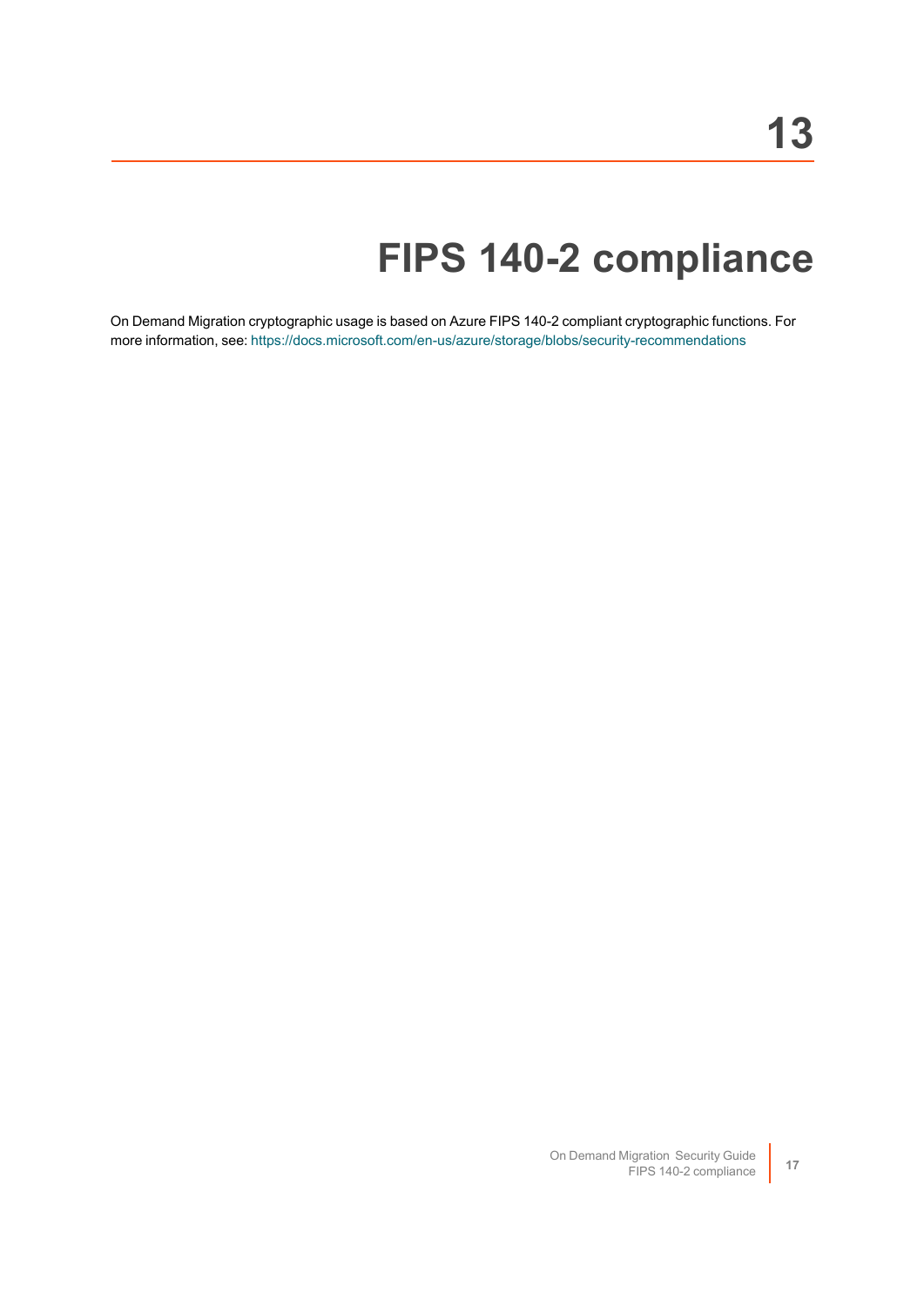# **SDLC and SDL**

<span id="page-20-0"></span>The On Demand team follows a strict Quality Assurance cycle.

- Access to source control and build systems is protected by domain security, meaning that only employees on Quest's corporate network have access to these systems. Therefore, should an On Demand developer leave the company, this individual will no longer be able to access On Demand systems.
- All code is versioned in source control.
- All product code is reviewed by another developer before check in.

In addition, the On Demand Development team follows a managed Security Development Lifecycle (SDL) which includes:

- MS-SDL best practices
- Threat modeling.
- OWASP guidelines.
- Regularly scheduled static code analysis is performed on regular basis.
- Regularly scheduled vulnerability scanning is performed on regular basis.
- Segregated Development, Pre-Production, and Production environments. Customer data is not used in Development and Pre-Production environments.

On Demand developers go through the same set of hiring processes and background checks as other Quest employees.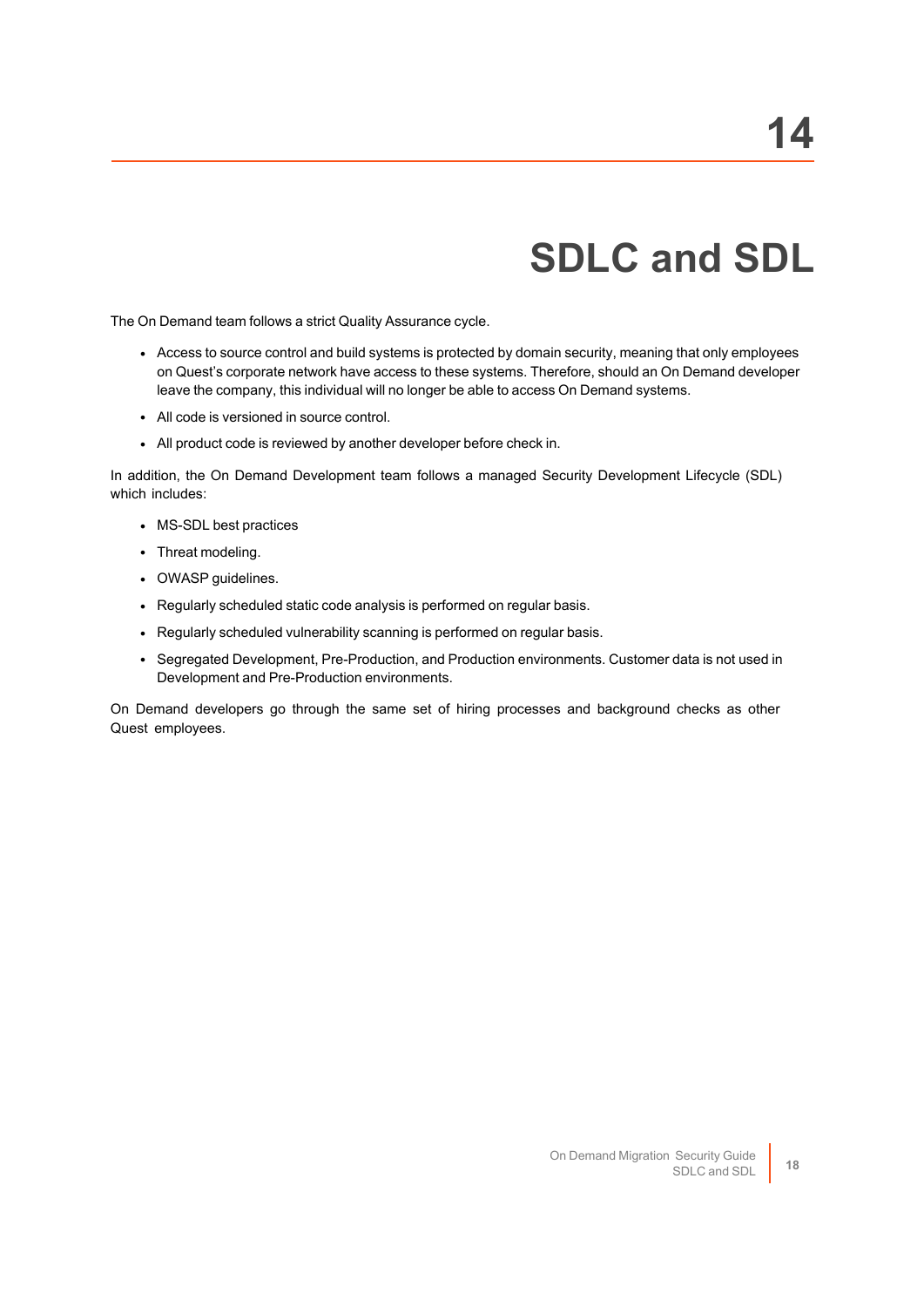### <span id="page-21-0"></span>**Third Party assessments and certifications**

#### <span id="page-21-1"></span>**Penetration testing**

On Demand has undergone a third party security assessment and penetration testing yearly since 2017. The assessment includes but is not limited to:

- Manual penetration testing
- Static code analysis with Third Party tools to identify security flaws

A summary of the results is available upon request. No OWASP Top 10 critical or high risk issues have been identified.

#### <span id="page-21-2"></span>**Certification**

On Demand is included in the scope of the Platform Management ISO/IEC 27001, 27017 and 27018 certification:

- ISO/IEC 27001 Information technology Security techniques Information security management systems — Requirements : **C710-ISMS222-07-19**, valid until **2022-07-29**.
- ISO/IEC 27017 Information technology Security techniques Code of practice for information security controls based on ISO/IEC 27002 for cloud services: **C711-ITCS2-07-19**, valid until **2022-07-29**.
- ISO/IEC 27018 Information technology Security techniques Code of practice for protection of personally identifiable information (PII) in public clouds acting as PII processors: **C712-ITPII2-07-19**, valid until **2022-07-29**.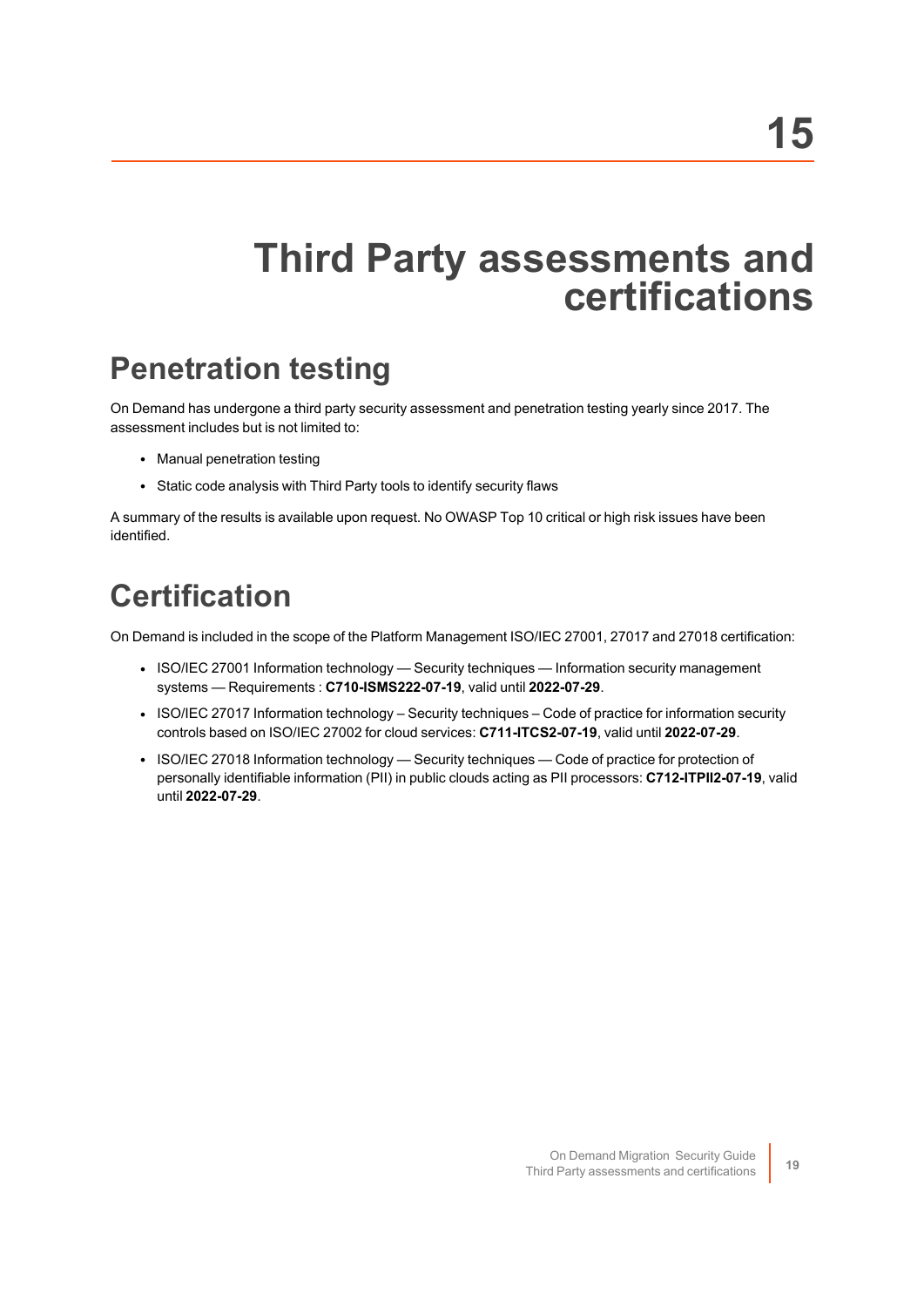# **Operational security**

<span id="page-22-0"></span>Source control and build systems can only be accessed by Quest employees on Quest's corporate network (domain security.) If a developer (or any other employee with access to On Demand Migration) leaves the company, the individual immediately loses access to the systems.

<span id="page-22-1"></span>All code is versioned in source control.

#### **Access to data**

Access to On Demand Migration data is restricted to:

- Quest Operations team members
- Particular Quest Support team members working closely with On Demand Migration product issues.
- The On Demand Migration development team to provide support for the product

Access to On Demand Migration data is restricted through the dedicated Quest Azure AD security groups. For different types of data (e.g., product logs, customer data, and sensitive data) different access levels and lists of allowed people are assigned.

#### <span id="page-22-2"></span>**Permissions required to configure and operate On Demand Migration**

Quest Operations team members have access to the Quest's production Azure Subscription and monitor this as part of normal day to day operations. On Demand Migration developers have no access to Quest's production Azure Subscription.

To access On Demand Migration, a customer representative opens the On Demand website and signs up for an On Demand account. The account is verified via email; thus a valid email address must be provided during registration.

An organization is automatically created once the new account is created.

#### **Prerequisites:**

Azure Active Directory Global Administrator must give the Admin Consent to provision On Demand Migration for the customer's Azure Active Directory with the following permissions:

#### **Microsoft Graph**

- Read all groups
- Read and write all groups
- Read and write directory data
- Read directory data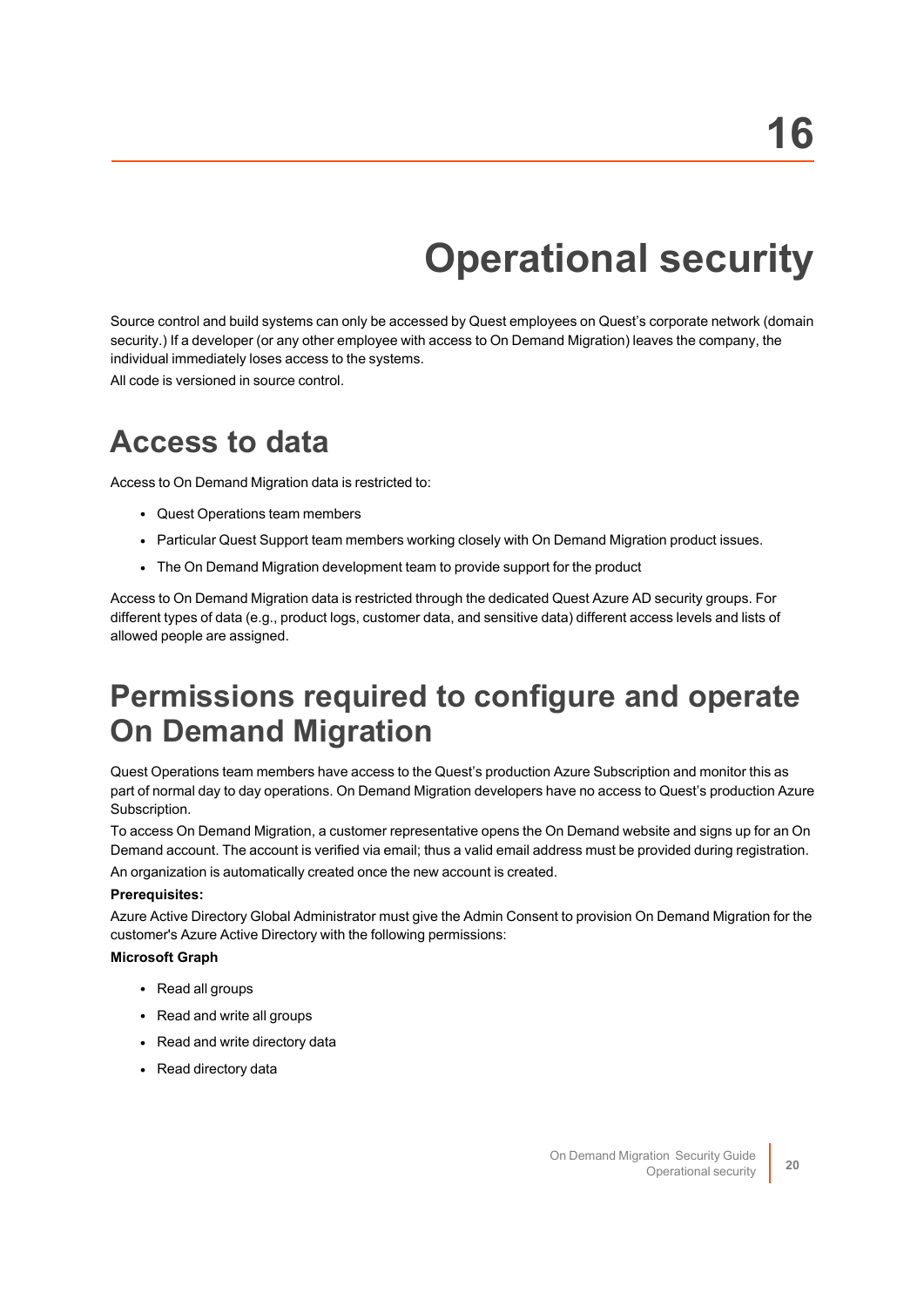#### **Windows Azure Active Directory**

- Read and write directory data
- Read directory data

#### **OAuth 2.0 Permission Grants Microsoft Graph**

- Access directory as the signed in user
- Read all groups
- $\cdot$  Read and write all groups
- Read and write directory data
- Read directory data

#### **Windows Azure Active Directory**

- Read all groups
- Read and write all groups
- Read and write directory data
- Read directory data
- Sign in and read user profile

<span id="page-23-0"></span>Microsoft Graph [permissions](https://docs.microsoft.com/en-us/graph/permissions-reference) reference - Microsoft Graph | Microsoft Docs

#### **Operational monitoring**

On Demand Migration internal logging is available to Quest Operations and On Demand Migration development teams during the normal operation of the platform. Some customer or Personally Identifiable Information (PII) data (e.g. mail item subject, OneDrive file names, error messages reporting user names or email addresses, etc.) can become a part of internal logging for troubleshooting purposes.

#### <span id="page-23-1"></span>**Production incident response management**

Quest Operations and Quest Support have procedures in place to monitor the health of the system and ensure any degradation of the service is promptly identified and resolved. On Demand Migration relies an Azure infrastructure and as such, is subject to the possible disruption of these services.

- Quest On Demand services status page is available at <https://status.quest-on-demand.com/>
- Azure services status page is available at <https://azure.microsoft.com/en-ca/status/>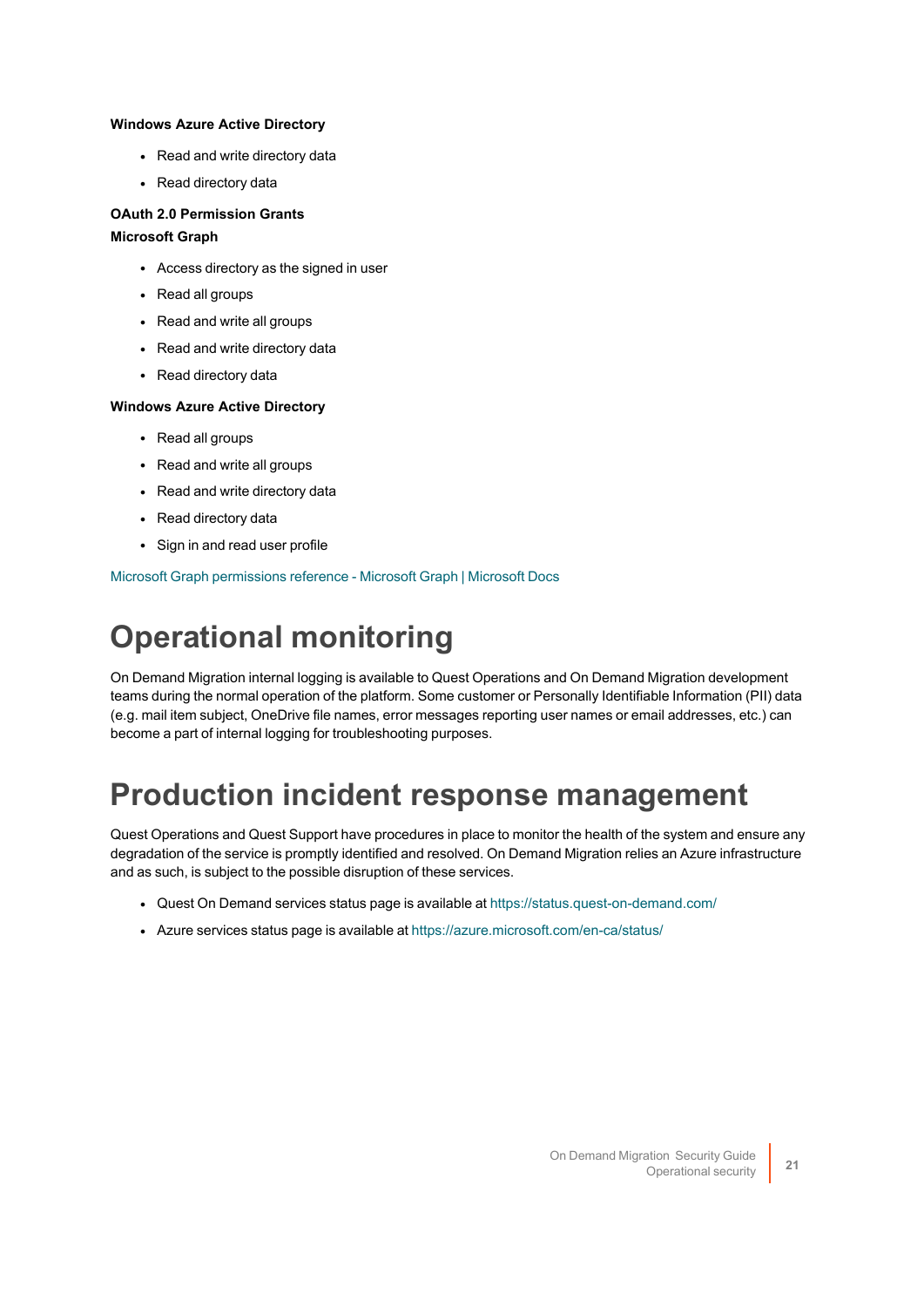### **Customer measures**

<span id="page-24-0"></span>On Demand Migration security features are only one part of a secure environment. Customers must implement their own security practices when proceeding with data handling. Special care needs to be given to protecting the credentials of the Azure Active Directory tenants global administrator accounts and Office 365 tenants global administrator accounts.